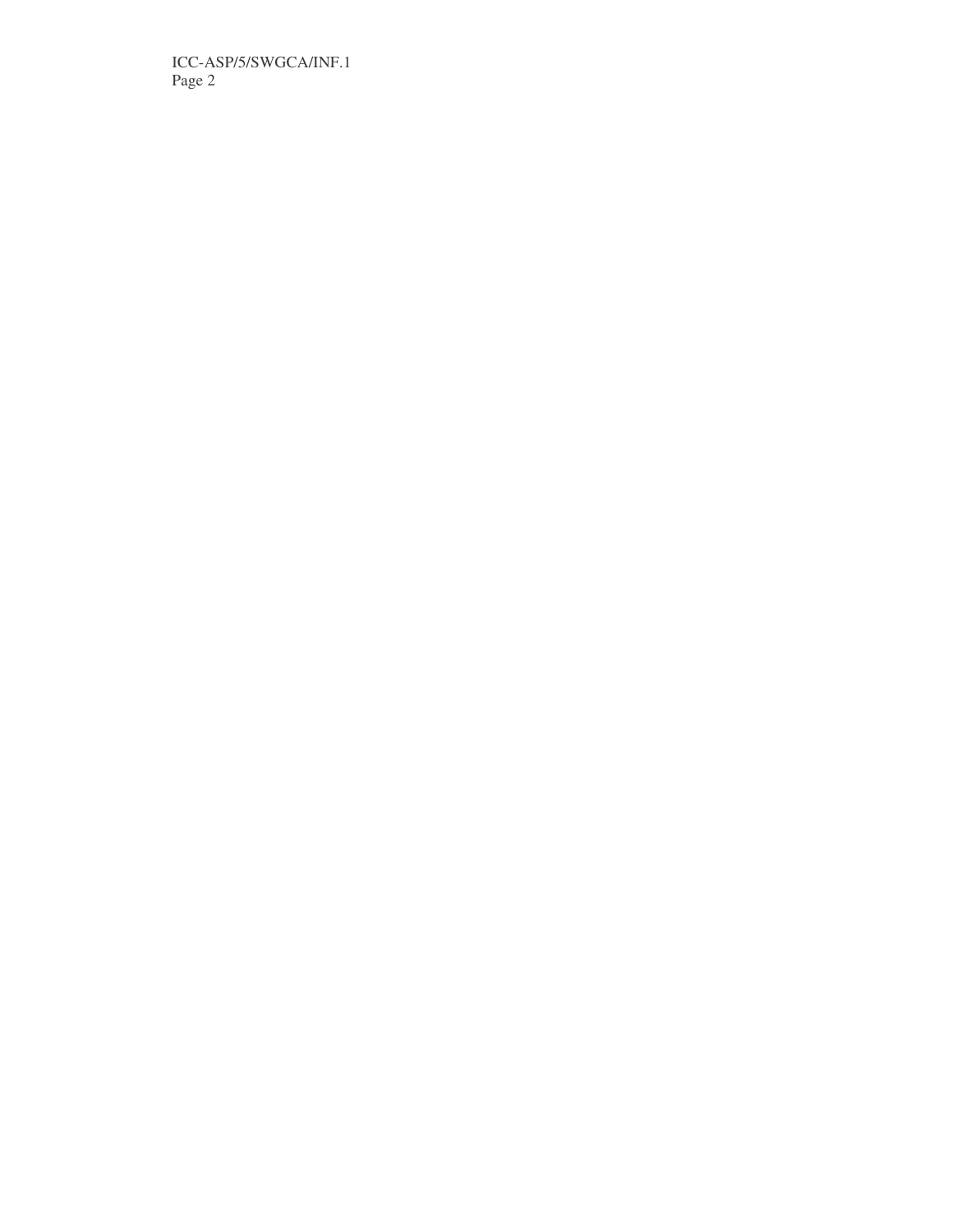## **Informal inter-sessional meeting of the Special Working Group on the Crime of Aggression, held at the Liechtenstein Institute on Self-Determination, Woodrow Wilson School, Princeton University, United States of America, from 8 to 11 June 2006**

## **Contents**

|         |           |                                                             | Paragraphs | Page           |
|---------|-----------|-------------------------------------------------------------|------------|----------------|
| I.      |           |                                                             | $1-5$      | $\overline{4}$ |
| Π.      |           |                                                             |            | $\overline{4}$ |
|         | A.        | The act of aggression – defining the conduct of the State   | $7 - 50$   | 5              |
|         | <b>B.</b> |                                                             | 51-83      | 10             |
|         | C.        | The crime of aggression – defining the individual's conduct | 84-95      | 15             |
|         | D.        | Future work of the Special Working Group on the             | 96-102     | 17             |
| Annexes |           |                                                             |            |                |
|         | L.        | Options for rewording the chapeau of the 2002 Coordinator's |            | 19             |
|         | П.        |                                                             |            | 20             |
|         | Ш.        |                                                             |            | 23             |
|         | IV.       |                                                             |            | 25             |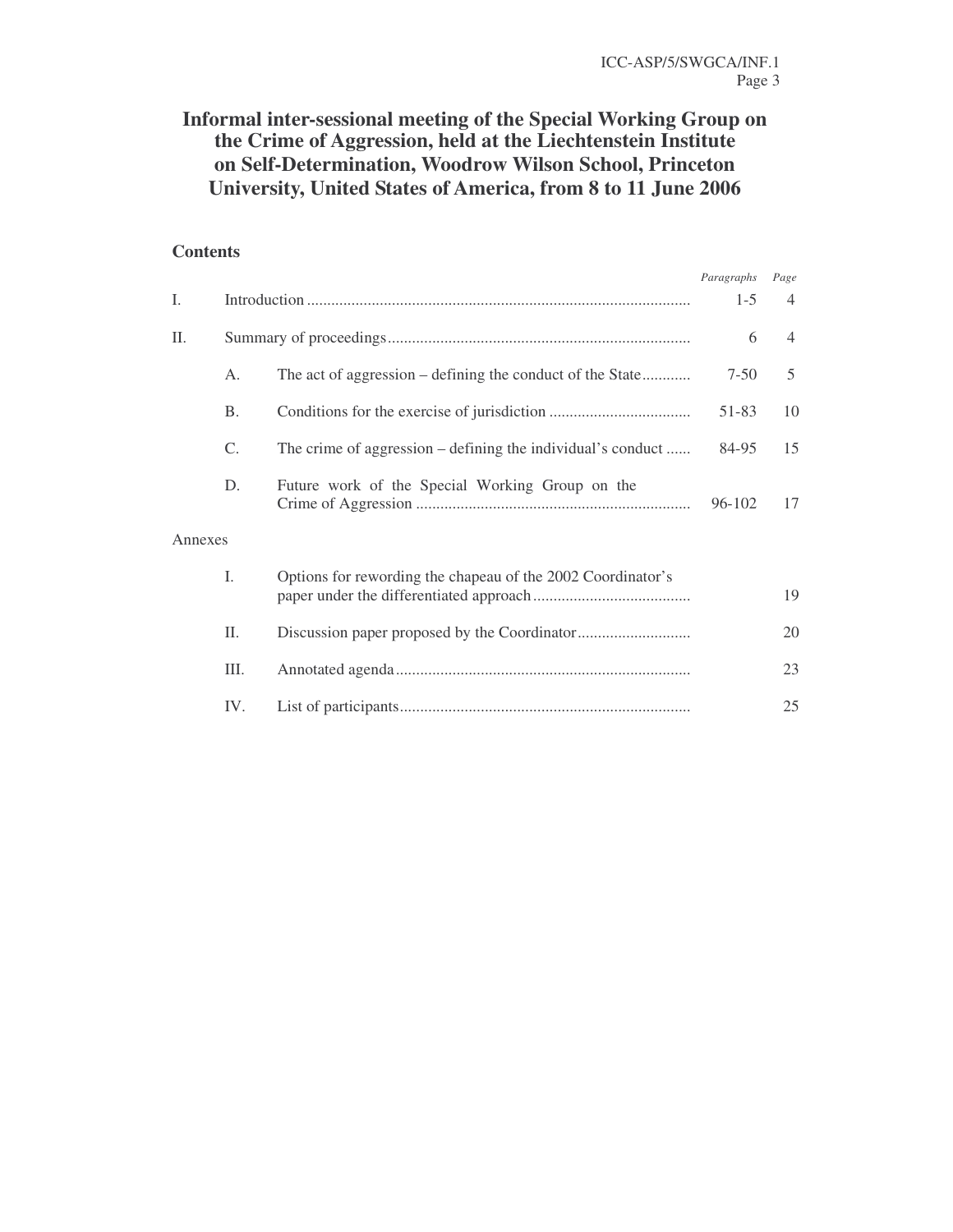## **I. Introduction**

1. Pursuant to a recommendation by the Assembly of States Parties and at the invitation of the Government of Liechtenstein, an informal inter-sessional meeting of the Special Working Group on the Crime of Aggression was held at the Liechtenstein Institute on Self-Determination, Woodrow Wilson School, Princeton University, New Jersey, United States of America, from 8 to 11 June 2006. Invitations to participate in the meeting had been sent to all States, as well as to representatives of civil society. Ambassador Christian Wenaweser (Liechtenstein) chaired the meeting. The annotated agenda of the meeting is contained in annex III.

2. The participants in the informal inter-sessional meeting expressed their appreciation to the Governments of Canada, Finland, Liechtenstein, the Netherlands, Sweden and Switzerland for the financial support they had provided for the meeting and to the Liechtenstein Institute on Self-Determination at Princeton University for hosting and giving financial support for the event.

3. The participants observed a minute of silence in memory of Dr. Medard Rwelamira, the late Secretary of the Assembly of States Parties, who passed away on 3 April 2006. The Chairman paid tribute to the outstanding assistance provided to the Special Working Group by Dr. Rwelamira, who had been a dear colleague and close friend of many delegates.

4. The meeting noted with regret that the delegation of Cuba had, once more, been denied permission to travel to Princeton to attend the meeting, in spite of efforts by the President of the Assembly and the Chair of the Special Working Group.

5. The present document does not necessarily represent the views of the governments that the participants represent. It seeks to reflect the opinions expressed on various issues pertaining to the crime of aggression and to set out the conclusions reached. It is understood that these issues will have to be reassessed in light of further work on the crime of aggression. It is hoped that the material in the present document will facilitate the work of the Special Working Group on the Crime of Aggression.

## **II. Summary of proceedings**

6. It was decided to focus the work in Princeton on the five items listed in the annotated agenda of the meeting: the "crime" of aggression – defining the individual's conduct; the conditions for the exercise of jurisdiction; the "act" of aggression – defining the act of the State; other substantive issues; and future work of the Special Working Group on the Crime of Aggression. Particular attention was devoted to the issues identified in the discussion papers submitted to the Special Working Group: discussion paper No. 1, entitled "The crime of aggression and article 25, paragraph 3, of the Statute"; discussion paper No. 2, entitled "The conditions for the exercise of jurisdiction with respect to the crime of aggression"; and discussion paper No. 3, entitled "Definition of aggression in the context of the Statute of the ICC". The Chairman reminded participants that the work of the Special Working Group on the Crime of Aggression continued to be based on the discussion paper proposed by the Coordinator 1 (reproduced in annex II and hereinafter referred to as the "2002 Coordinator's paper").

<sup>&</sup>lt;sup>1</sup> Contained in document PCNICC/2002/2/Add.2.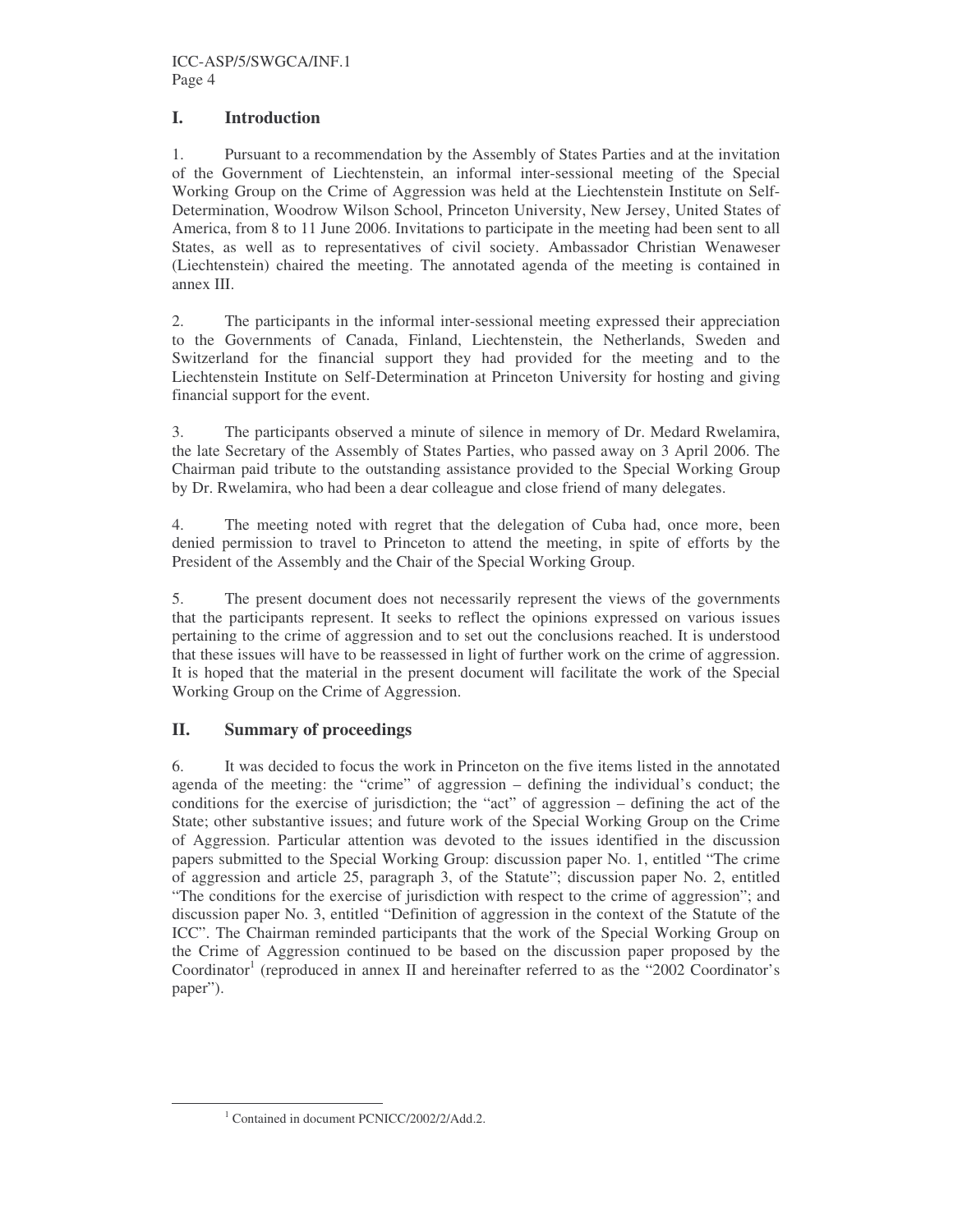### **A. The act of aggression – defining the conduct of the State**

#### **Generic versus specific approach**

7. There was extensive discussion of whether the definition of the act of aggression at the State level as referred to in section I, paragraph 2 of the 2002 Coordinator's paper should be generic or specific. It was recalled that a generic definition was one which does not include a list of acts of aggression, while a specific definition was accompanied by such a list, for example the one contained in United Nations General Assembly resolution 3314 (XXIX) of 14 December 1974.

8. Several participants favoured a generic definition. It was argued that a generic definition was the most pragmatic approach as it would be impossible to capture all instances in which the crime of aggression would be applicable. The point was made that the option of an illustrative list, such as that contained in General Assembly resolution 3314 (XXIX), was difficult to reconcile with the need to respect the principle of legality. Some delegations pointed out that a specific list might create conflicts of jurisdiction between the Security Council and the Court, while others argued that such risks were alleviated by the fact that it was for the Court to determine which cases fell under the definition of aggression.

9. Those participants who favoured a specific approach felt that a detailed list of acts was more likely to ensure legal clarity and consistency with the definitions of other crimes in articles 6 to 8 of the Rome Statute. It was stressed that a specific definition was essential in light of the importance of the crime and the requirements set forth under article 22 of the Statute. The point was made that some specific acts listed in General Assembly resolution 3314 (XXIX), such as the "blockade of the ports or coasts of a State" (article 3(c) of the resolution) might not be captured by a generic definition.

10. However, it was also emphasized that the generic and specific approaches could easily be combined by including a general chapeau and a non-exhaustive list of specific acts.

11. Reference was made in this context to the example of article 7 of the Rome Statute dealing with crimes against humanity, which combines a generic chapeau with a specific but open-ended list ("other inhumane acts").<sup>2</sup> It was noted that the illustrative list contained in General Assembly resolution 3314 (XXIX) provided a good starting point, since that resolution was generally accepted and offered some leeway for taking new developments into account.

12. Participants agreed that the principle of legality should be safeguarded. It was pointed out that the principle of legality allowed for some flexibility according to article 15, paragraph 2, of the International Covenant for the Protection of Civil and Political Rights, which was drafted with the Nuremberg crimes, including the crime of aggression, in mind.

13. Regarding the definition of the crime of aggression, it was suggested that a comprehensive definition be included, making reference to all relevant precedents: the Nuremberg Charter, as affirmed by General Assembly resolution 95(I); Principle VI of the Principles of International Law Recognized in the Charter of the Nuremberg Tribunal and the Judgment of the Tribunal, adopted by the International Law Commission in 1950; General Assembly resolution 3314 (XXIX); and the draft Code of Crimes against the Peace and Security of Mankind, adopted by the International Law Commission in 1996.

 $2$  Article 7(1)(k) of the Rome Statute.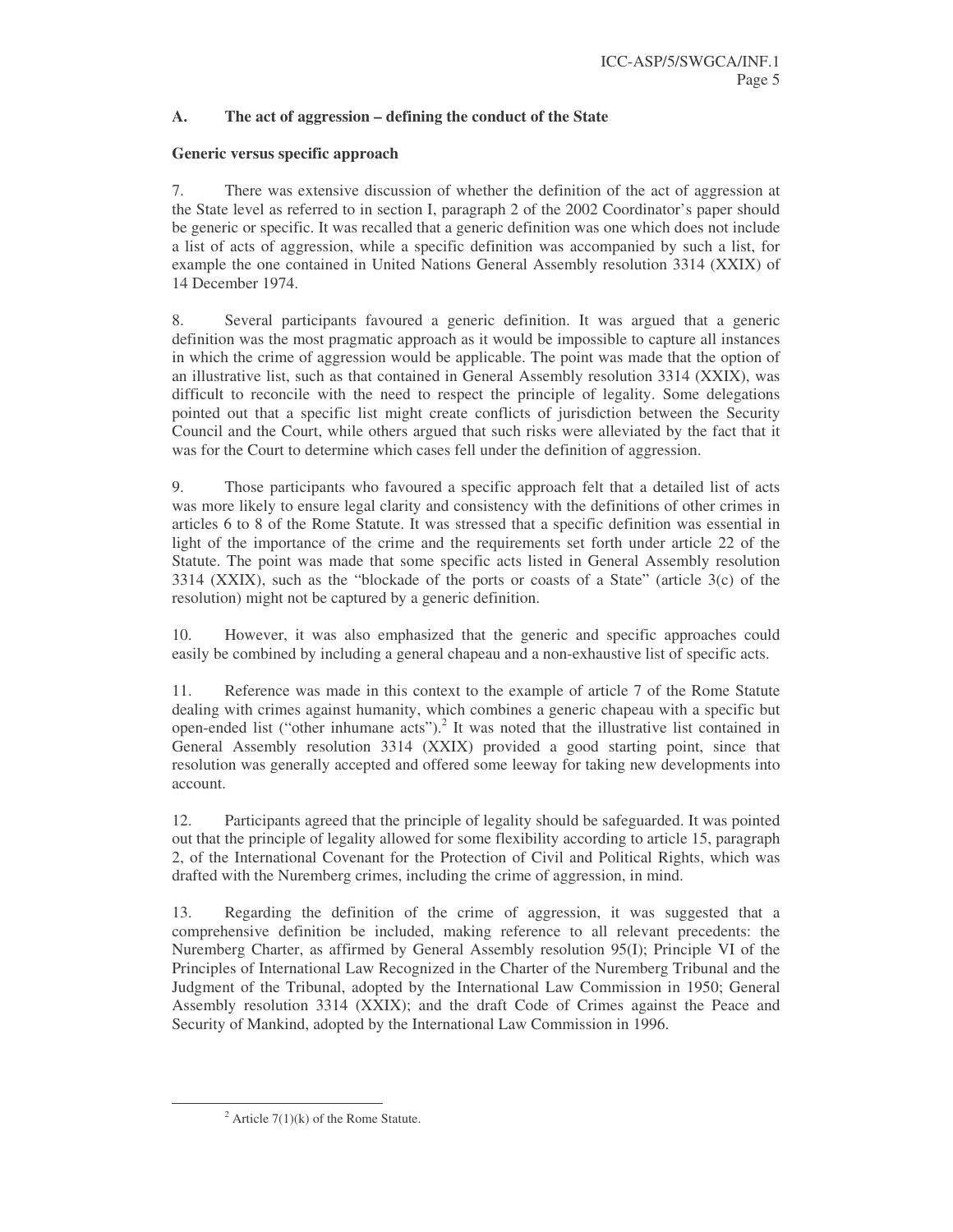#### **Description of the act of aggression**

14. A discussion took place on how to describe the aggression by a State, whether to use the words "use of force", "armed attack", "act of aggression" or "use of armed force". It was recalled that the Charter of the United Nations uses a variety of relevant notions (Article 2 (4), Article 39, Article 51) and that all the terms listed above refer to the quality of the act (as opposed to the intensity of the act, which is encompassed in the qualifiers "flagrant" or "manifest").

15. Many participants preferred to retain the notion of "act of aggression" in paragraphs 1 and 2 of the 2002 Coordinator's paper and the reference therein to General Assembly resolution 3314 (XXIX) which, in article 1, defines the act of aggression as the "use of armed force". Any departure from this resolution should be considered with caution. The view was expressed that the term "act of aggression" was necessary to link the collective act of the State to the crime committed by the individual. It was suggested that the word "collective" could be added to underline the distinction between the act of the State and the individual crime of aggression.

16. Some delegations expressed a preference for the term "armed attack". A concern was expressed that the term "act of aggression" might be too broad to serve as a basis for defining the crime of aggression in accordance with customary international law.

17. The point was also made that the practical implications of using one term in preference to another were limited, since all four were used in different parts of General Assembly resolution 3314 (XXIX). The difference in wording and meaning would only become material if a generic approach were to be chosen.

#### **Qualifying the State's act as a "flagrant" or "manifest" violation of the Charter**

18. There was a discussion about the phrase "which, by its character, gravity and scale, constitutes a flagrant violation of the Charter of the United Nations" in section I, paragraph 1 of the 2002 Coordinator's paper. Some participants stressed that there was no need for an additional qualifier of the term "violation of the Charter". It was argued that an act of aggression typically entailed an attack against the "sovereignty, territorial integrity or political independence of another State" (article 1 of General Assembly resolution 3314 (XXIX)), which was serious enough not to warrant any further qualification. Another point made was that the idea of a threshold was inherent in the limitation of the jurisdiction of the Court under article 1 of the Rome Statute ("most serious crimes of international concern") and would be taken into account in the practice of the Court. Criminal prosecution of the crime of aggression was tied to a prior determination by the Security Council. The phrase under discussion was technically not part of the definition of the act, but circumstances could be taken into account in the course of criminal proceedings, even in the absence of such a phrase (e.g. under articles 31 and 32 of the Statute). Moreover, both terms were uncertain and difficult to distinguish in substance; a qualifier should therefore rather refer to the gravity of the act.

19. Some participants continued to support the retention of the phrase, as it would serve to exclude some borderline cases. They generally favoured introducing the idea of a threshold, which could for example be achieved through the use of a qualifier. It was noted that the crime of aggression had to be seen in the context of the preamble as well as article 1 of the Rome Statute, both of which made reference to "the most serious crimes of concern to the international community".

20. A general preference was noted for the term 'manifest' rather than 'flagrant' if a qualifier was to be retained.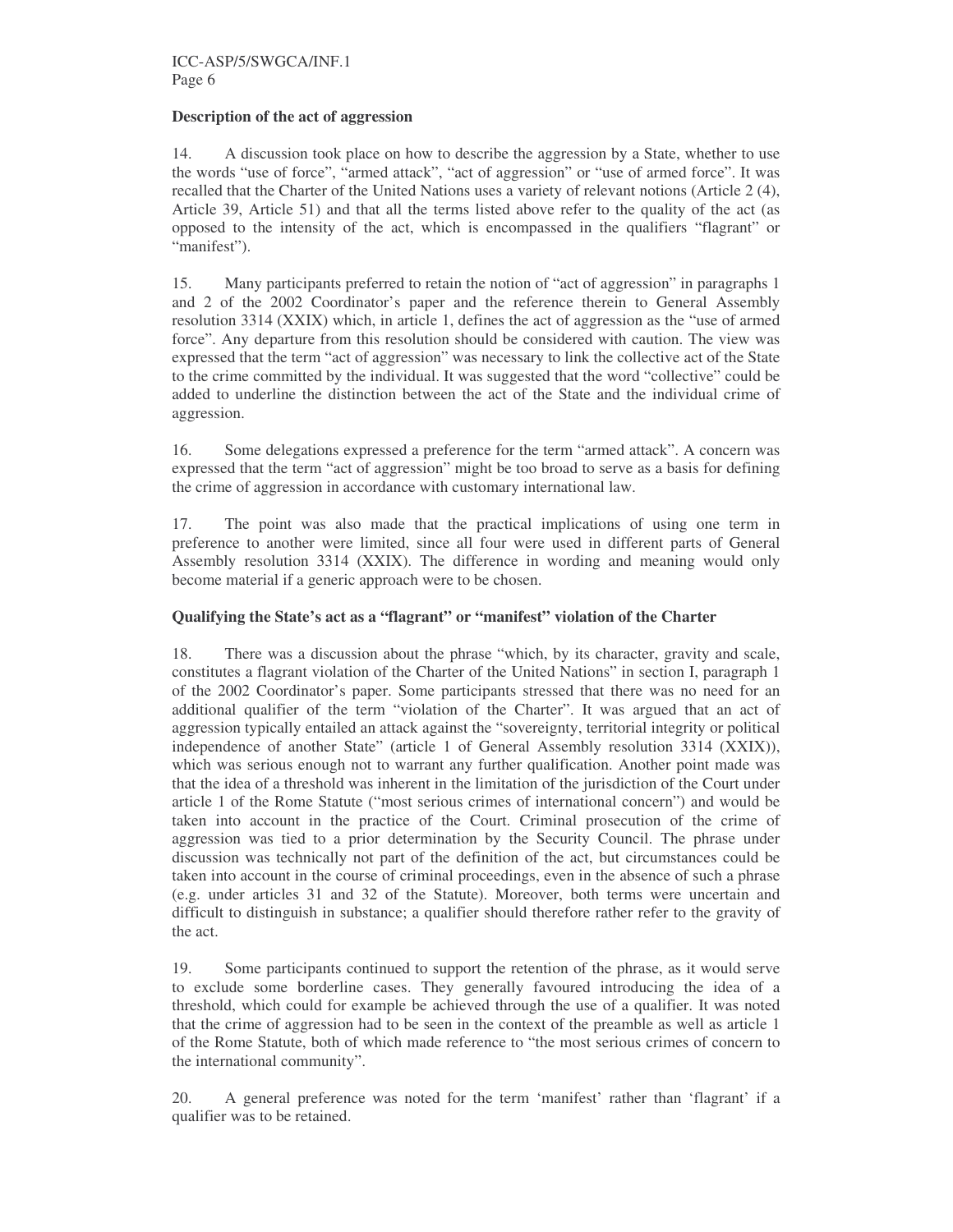#### **Limiting jurisdiction to acts amounting to "war of aggression"**

21. It was noted that the concept of limiting the jurisdiction to acts amounting to a "war of aggression", which was based on the Nuremberg precedent, had been raised during the Preparatory Commission and was reflected in option 2 of paragraph 1 of the 2002 Coordinator's paper.

22. It was also noted that option 1 of paragraph 1 of the 2002 Coordinator's paper dealt with the issue of a war of aggression, but did not limit the jurisdiction to such acts.

23. The predominant view was that the inclusion of a reference to a "war of aggression" in the definition would be too restrictive, in particular in light of the acts specified in article 3 of General Assembly resolution 3314 (XXIX), and that option 3 of paragraph 1 of the 2002 Coordinator's paper was therefore preferable.

24. The view was also expressed that the acts in question should be tantamount to a "war of aggression" in order that there should be no deviation from customary international law. Opinions differed, however, on what customary law required.

#### **Relevance of object or result of an act of aggression**

25. A discussion took place about whether the object or the result of an act of aggression should be relevant. Options 1 and 2 of paragraph 1 of the 2002 Coordinator's paper contain such references ("object or result of establishing a military occupation of, or annexing, the territory of another State or part thereof").

26. Most participants voiced a preference for not including the object or result in this paragraph. The reasons for not doing so included: the fact that the object extended into the *ius in bello*, whereas the crime of aggression fell within the *ius ad bellum*; the difficulties in making an exhaustive enumeration of the objects or results; the fact that articles 3 and 5 of General Assembly resolution 3314 (XXIX) only included military occupation or annexation as examples of aggression; and the fact that the Security Council did not refer to the object or result in its decisions relating to aggression.

27. The point was made that military occupation should be included in the definition, in order to address the continuity of the situation after the attack has occurred. It was pointed out, however, that article 3, subparagraph a) of General Assembly resolution 3314 (XXIX) already dealt with military occupation as a continuum, and that the crimes within the jurisdiction of the Court were not subject to any statute of limitations (article 29 of the Rome Statute).

28. Although several participants favoured the inclusion of a threshold in section I, paragraph 1 of the 2002 Coordinator's paper, it was noted that this need not be done by pursuing either one of the two options. However, some support was expressed for including option 2.

29. The view was also expressed that article 4 of General Assembly resolution 3314 (XXIX) allowed the Security Council to determine other acts which could constitute aggression. There might therefore not be a need to restrict the definition of aggression; the goal of establishing a threshold could be achieved in the elements of the crime.

30. It was also observed that option 1 of paragraph 1 of the 2002 Coordinator's paper would not add much since the example it contained was a clear case of aggression; it would be better to cite a less obvious case of an act of aggression as an example.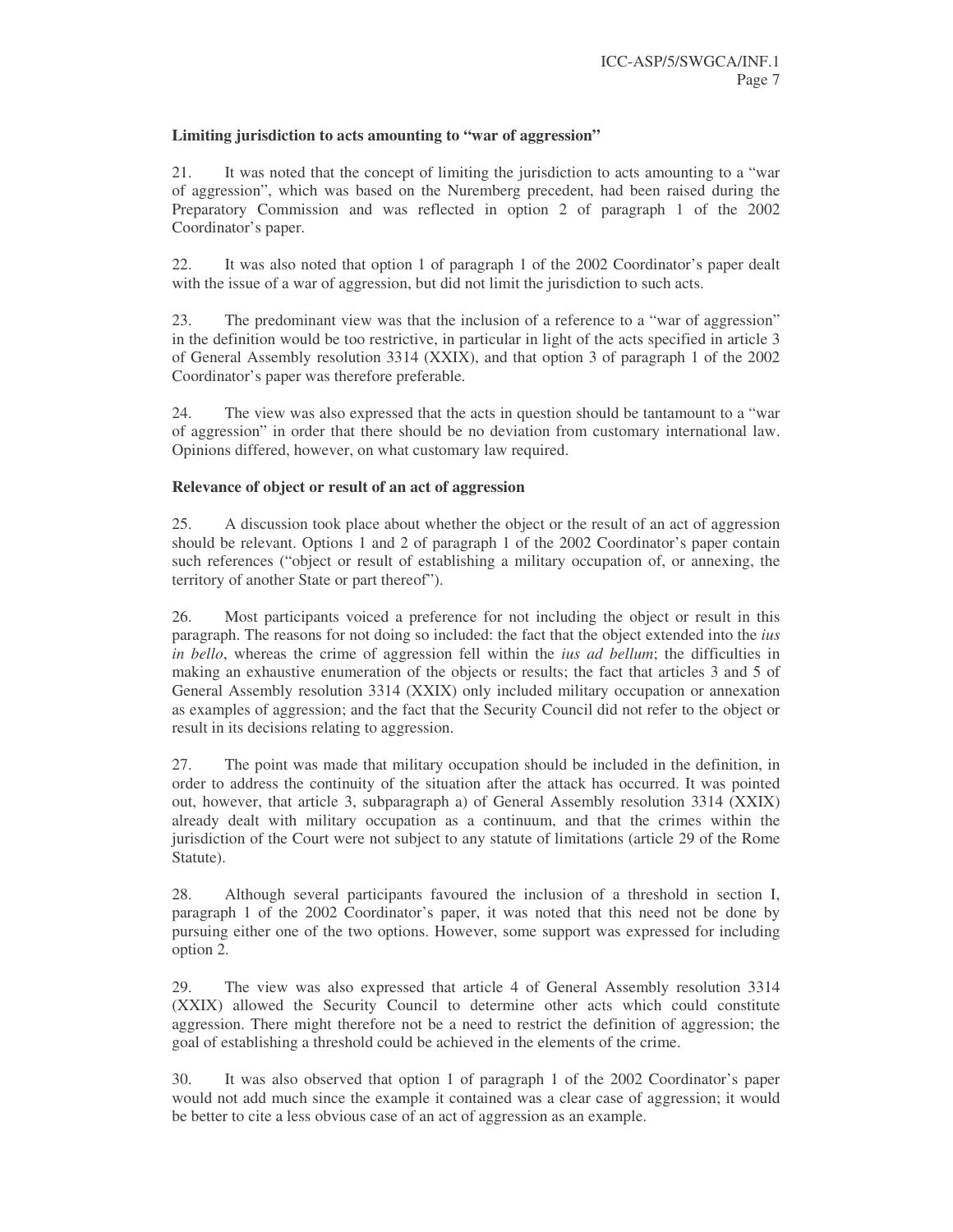31. Noting the importance of differentiating between the crime of aggression and the act of aggression, it was stressed that the definition of an act of aggression should be contained exclusively in section I, paragraph 2 of the 2002 Coordinator's paper.

#### **The reference to General Assembly resolution 3314 (XXIX)**

32. Participants discussed how and to what extent the provision on aggression should make reference to the definition of aggression under General Assembly resolution 3314 (XXIX). Three options were mentioned: a generic reference to resolution 3314 (XXIX), such as the one contained in section I, paragraph 2 of the 2002 Coordinator's paper; reference only to specific parts of resolution 3314 (XXIX), in particular its articles 1, 3 and 4; or reproduction of parts of the text of the resolution in the provision itself.

33. Many participants expressed a preference for a generic reference to General Assembly resolution 3314 (XXIX). It was argued that such a reference would be consistent with the need to preserve the integrity of the resolution, respect the interconnected nature of its provisions (article 8) and, in particular, cover also articles 1 and 4, which were relevant in this context. This approach would, further, avoid time-consuming discussion surrounding the selection of specific acts. It was pointed out that a generic reference would not be inconsistent with the structure of crimes under the Rome Statute, since the act described in General Assembly resolution 3314 (XXIX) was not the individual conduct of the perpetrator, but the collective act of the State and thus a circumstance element.

34. The view was expressed that section I, paragraph 2 of the 2002 Coordinator's paper needed to be redrafted if a generic approach were to be adopted. It was observed that use of the term "act of aggression" in the current text might be interpreted as a mere reference to the acts of aggression listed in article 3 of General Assembly resolution 3314 (XXIX). It was suggested that paragraph 2 be reworded to make it clear that reference was not being made to article 3 only, but also to the other relevant provisions of the resolution, in particular its articles 1 and 4. It was recalled that there was no consensus on the use of the term "act of aggression" in paragraphs 1 and 2 of the 2002 Coordinator's paper and that alternative language had been suggested to cover the notion of "act of aggression".

35. Some participants favoured the idea of reproducing specific paragraphs of resolution 3314 (XXIX) over the option of a generic reference. It was argued that a generic reference to resolution 3314 (XXIX), including its open-ended paragraph 4, lacked the degree of specificity required in the context of individual criminal responsibility. It was suggested that the act of aggression should be defined on the basis of a combination of article 1 and an illustrative enumeration of the acts contained in article 3 of the resolution.

#### **Attempt of aggression by a State**

36. It was noted that the question of whether an attempt of an act of aggression by a State should be included had not been reflected explicitly in the 2002 Coordinator's paper and that the question had only arisen at the 2005 inter-sessional meeting in connection with the discussions on an individual's attempt to commit the crime of aggression.

37. Some participants voiced their approval for including attempt of aggression. It was noted that this would reinforce the need for a threshold because attempt would broaden the range of acts that would be covered.

38. It was further noted that a determination of whether or not an attempt took place would be difficult. Although considered theoretically possible, it was deemed unlikely that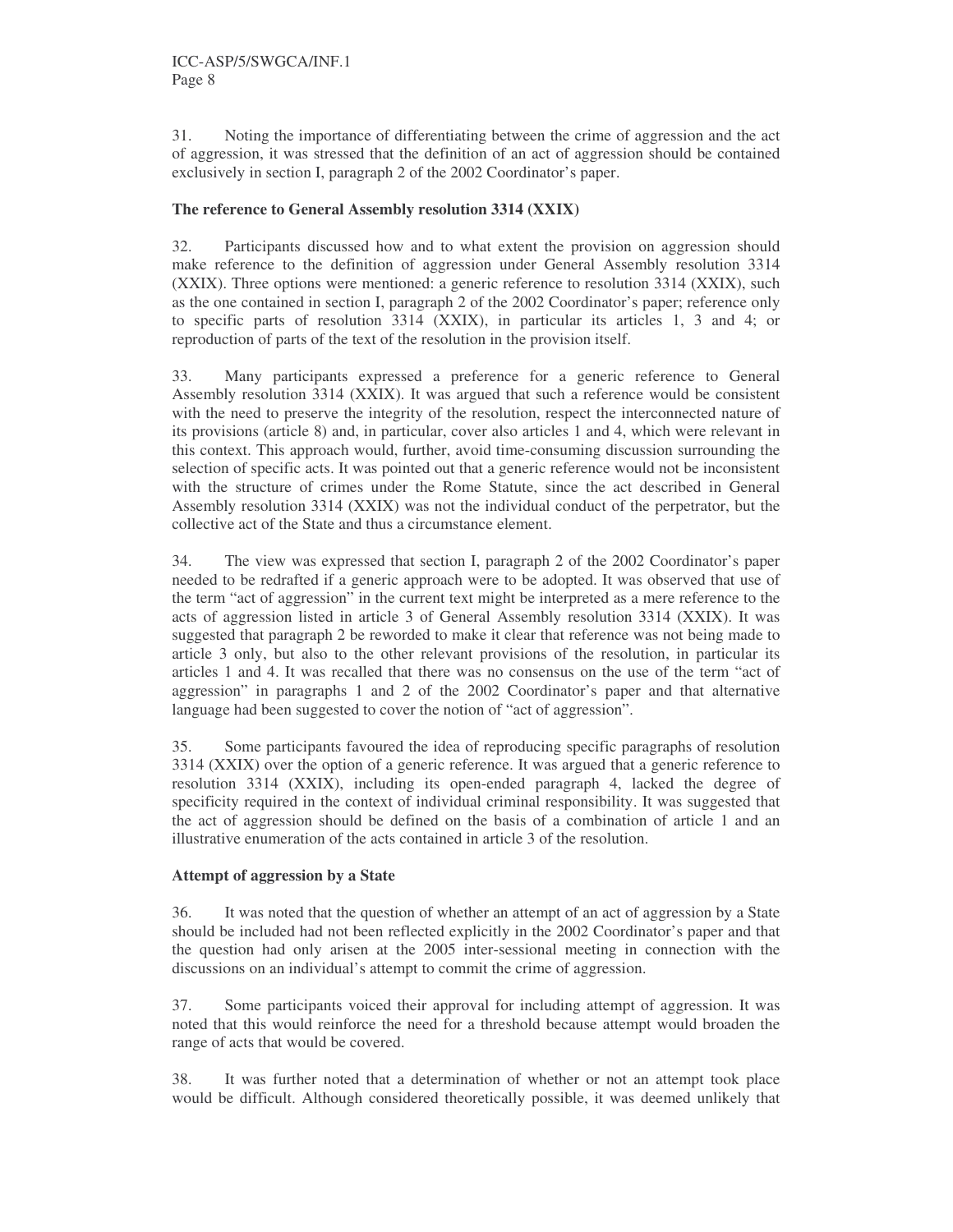the United Nations Security Council would discuss and determine that an act of aggression had been attempted.

39. It was noted that the difficulty lay in the fact that an individual's actions were inevitably linked to those of the State. Caution was expressed against including anything relating to planning or preparation because, according to Article 39 of the Charter of the United Nations, an act of aggression needed to have actually occurred.

40. Another view held that, if attempt was to be included, it would have to be defined separately from the crime of aggression per se, which referred to a completed act.

41. The view was further expressed that changes to the 2002 Coordinator's paper might not be required since the concept of attempt might be catered for when the Security Council took the respective decision.

42. Several participants, however, were not in favour of explicitly including the concept of attempt. The text in the 2002 Coordinator's paper was best retained unaltered and there was little to gain from defining an attempt of aggression by a State. In that context, it was noted that some of the acts which participants favouring the inclusion of attempt had mentioned by way of examples had in fact already been covered by the 2002 Coordinator's paper; they would not have to be considered attempts, but could be considered completed acts of aggression. Examples such as the launching of a missile against another country, which missed its target, would constitute use of force and be covered by General Assembly resolution 3314 (XXIX) irrespective of whether they were carried out successfully or not. It was added that the concept of the "first use of armed force by a State" in article 2 of General Assembly resolution 3314 (XXIX) confirmed this understanding.

43. In this connection, the importance of not deviating from the content of General Assembly resolution 3314 (XXIX) was stressed. That resolution had been adopted by consensus after very lengthy discussions and constituted customary international law.

44. Some discussion also took place regarding an attack that was neutralized outside the national territory which should be considered a completed act of aggression; the characteristics of modern warfare were such that the crossing of territorial borders was not a prerequisite for the commission of an act of aggression. In this connection it was pointed out that General Assembly resolution 3314 (XXIX) did not require that a territorial border be crossed by the armed forces of a State, but that armed force was used against the sovereignty, territorial integrity or political independence of another State.

45. There was some discussion as to whether the first part of the phrase "planning, preparation, initiation or execution", contained in section I, paragraph 1 of the 2002 Coordinator's paper, could be construed as encompassing the concept of attempt, bearing in mind that the first two words related to situations prior to an act of aggression. Nonetheless, the view was expressed that the phrase referred to the acts of participation of an individual in the commission of a crime of aggression rather than the act of State. It was further noted that the deletion of the phrase in paragraph 1 had already been suggested in a different context.

46. As a result of the discussion, the prevailing view appeared to be that the 2002 Coordinator's paper already covered certain types of acts which might be considered attempts, and might thus suffice.

47. The question of whether or not the definition should also cover the "threat" of aggression was also discussed. Participants agreed that the notion of "attempt" had to be differentiated from the notion of "threat" which, albeit similar to attempt, nonetheless constituted a different concept which was not reflected in the 2002 Coordinator's paper. A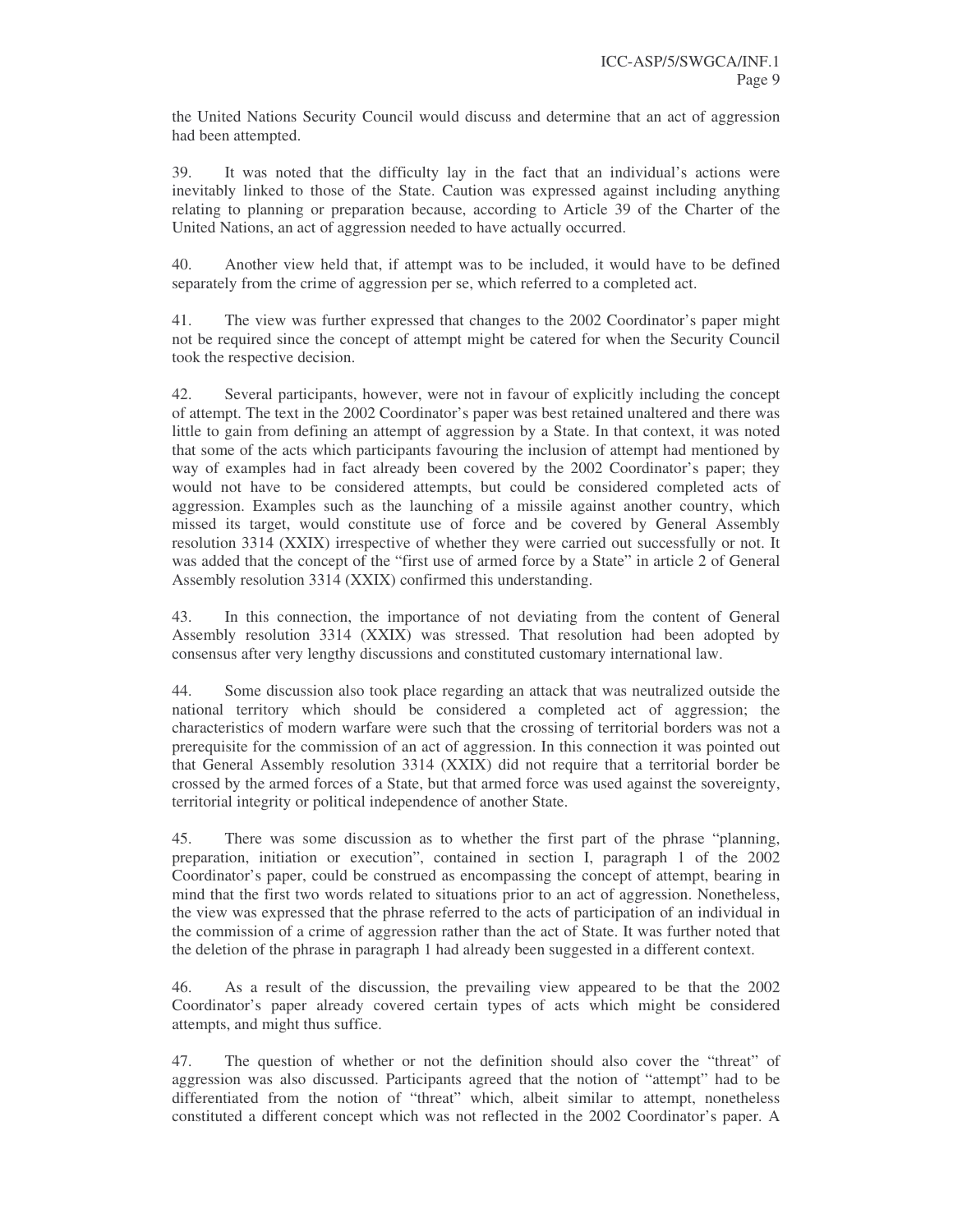threat was mainly a verbal expression, but it could include other, more substantial activities, and it would be broader than an attempted act of aggression. The question of retaining an appropriate threshold was therefore particularly important.

48. It was noted that the threat of aggression had been included in the early versions of the draft code of crimes prepared by the International Law Commission, but that such a notion had disappeared in the Commission's draft of the 1990s.

49. It was stated that including the concept of threat would create complications because the word threat was contextual, not necessarily having the same meaning in one situation as in another. Nonetheless, a view was also expressed that the concept of threat—particularly if backed up by substantial or credible activities— should be considered more closely.

50. The point was made that the work on the crime of aggression would influence the interpretation of provisions regarding the use of force in general and acts of aggression by States. Issues such as the interpretation of Article 51 of the Charter of the United Nations, imminent use of force and the pre-emptive right of self-defence should be avoided.

### **B. Conditions for the exercise of jurisdiction**

51. At the 2005 inter-sessional meeting of the Special Working Group on the Crime of Aggression, a substantive discussion was held on the conditions for the exercise of jurisdiction. The issues were examined further in discussion paper No.  $2<sup>3</sup>$  Following the suggestion contained in that paper, further discussions were held to clarify the issues involved, with the aim of setting the stage for later agreement.

#### **Prior determination of an act of aggression by an organ outside the Court**

52. Opinions differed as to whether the exercise of jurisdiction over the crime of aggression should be conditioned on a prior determination of the act of aggression by the Security Council or another body outside the Court.

53. The view was expressed that there was no need for any special provisions on a prior determination of an act of aggression by the Security Council, since articles 13 and 16 of the Rome Statute dealt sufficiently with the role of the Security Council under the Statute. In this context, reference was also made to Article 103 of the Charter of the United Nations in relation to the obligations under the Rome Statute.

54. Some participants argued that a predetermination of an act of aggression by another organ was a possible scenario, but should not constitute a precondition for the exercise of jurisdiction by the Court. Article 13(b) of the Rome Statute dealt sufficiently with the role of the Security Council, and in the absence of a determination from the Council, or any other organ, the Court could still proceed and make its own determination that an act of aggression had occurred.

55. In this context, attention was drawn to the independence of the Court and the distinct functions of the Security Council and the Court with respect to aggression. It was noted that Article 24 of the Charter of the United Nations gave the Security Council primary, but not exclusive responsibility with regard to aggression. It was argued that the prerogative of the

<sup>3</sup> The original discussion paper is reproduced in the *Official Records of the Assembly of States Parties to the Rome Statute of the International Criminal Court, Fourth session, The Hague, 28 November to 3 December 2005* (International Criminal Court publication, ICC-ASP/4/32), annex II.C. At the intersessional meeting of the Special Working Group, the discussion centered on a revised version of the paper.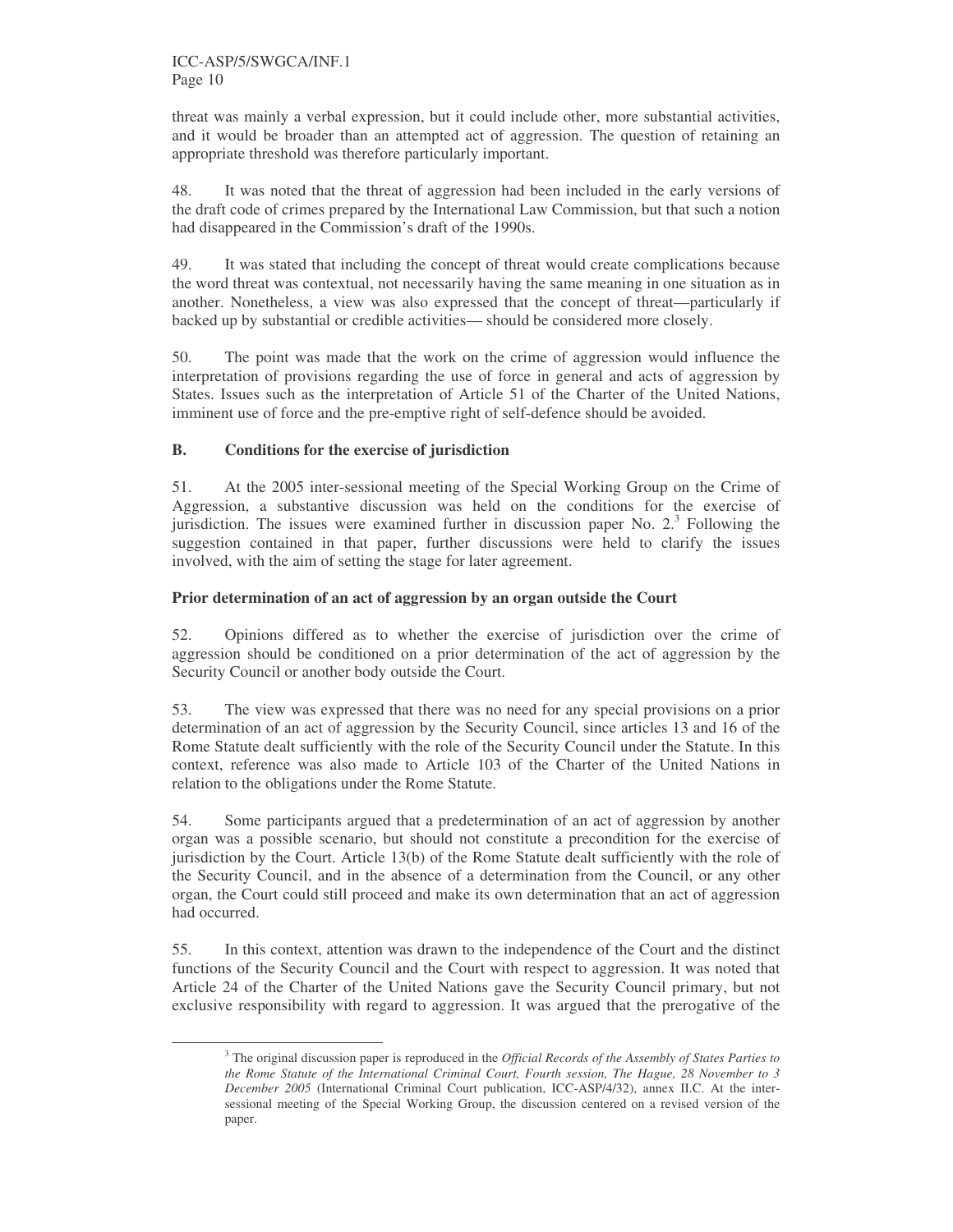Security Council under Article 39 of the Charter was confined to the determination of, inter alia, acts of aggression, with a view to taking measures relating to the maintenance of international peace and security, and did not extend to making a judicial determination concerning aggression for the purpose of individual criminal proceedings. In any case, it could not be argued that other bodies did not have the competence to make such a determination. The point was made that the International Court of Justice had on several occasions determined that aggression had occurred, without prior Security Council determination. It was also pointed out that individual States could also make an independent determination on the existence of an act of aggression, for example when invoking the right to self-defence or for the purpose of individual criminal proceedings at the national level. Lastly, it was recalled that, under article 16 of the Statute, the Security Council always had the possibility to request the deferral of an investigation or prosecution by the Court.

56. The view was expressed that the crime of aggression merited being considered in the same manner as the other crimes falling under the Court's jurisdiction, in accordance with article 13 of the Rome Statute. The Court did not therefore necessarily require a prior determination that an act of aggression had occurred in order to exercise its jurisdiction. In this connection, the deletion of options 2 to 5 under paragraph 5 of the 2002 Coordinator's paper was suggested.

57. Some participants were of the view that the Court should only be able to exercise jurisdiction over the crime of aggression after the Security Council or another organ had determined that an act of aggression had been committed. There was a preference for such a determination to be made by the Security Council. Reference was made to the authority of the Security Council under Article 39 of the Charter of the United Nations and to article 5, paragraph 2, of the Rome Statute, which required that any provision on the crime of aggression be consistent with the relevant provisions of the Charter. Moreover, it was noted that the involvement of the Security Council was appropriate and that it was difficult to make a clear-cut distinction between responsibilities in the field of international peace and security and jurisdictional issues in the context of aggression.

58. Nonetheless, some participants were of the view that the precondition for the exercise of jurisdiction by the Court could be satisfied by the determination of a body other than the Security Council, such as the General Assembly of the United Nations or the International Court of Justice. It was suggested that the General Assembly be allowed either to make the determination or to request an advisory opinion of the International Court of Justice.

59. In connection with General Assembly involvement, it was noted that further reflection was warranted as to the type of "recommendation" that would be sought (cf. 2002 Coordinator's paper): a recommendation that the Court proceed or a recommendation that an act of aggression had occurred.

60. Some doubts were expressed about whether it would be desirable, from a legal perspective, to involve the International Court of Justice, since it would apply different standards of proof than the Court. It was also considered preferable to avoid the duplication of effort that would occur if a matter were considered first by the International Court of Justice and then by the International Criminal Court.

61. In order to reconcile the divergent views regarding the respective roles of the Security Council and the Court, it was suggested that different solutions might be found for each of the three scenarios set out in article 13 of the Statute. Under article 13(a), a State could make a self-referral to the Court in the event of its being unable to conduct the trial at the national level. In such a case, it might be easier to accept the Court's jurisdiction without the involvement of another organ. It would, however, be necessary to make a distinction between a self-referral and other referrals made by States. Under article 13(b), the Security Council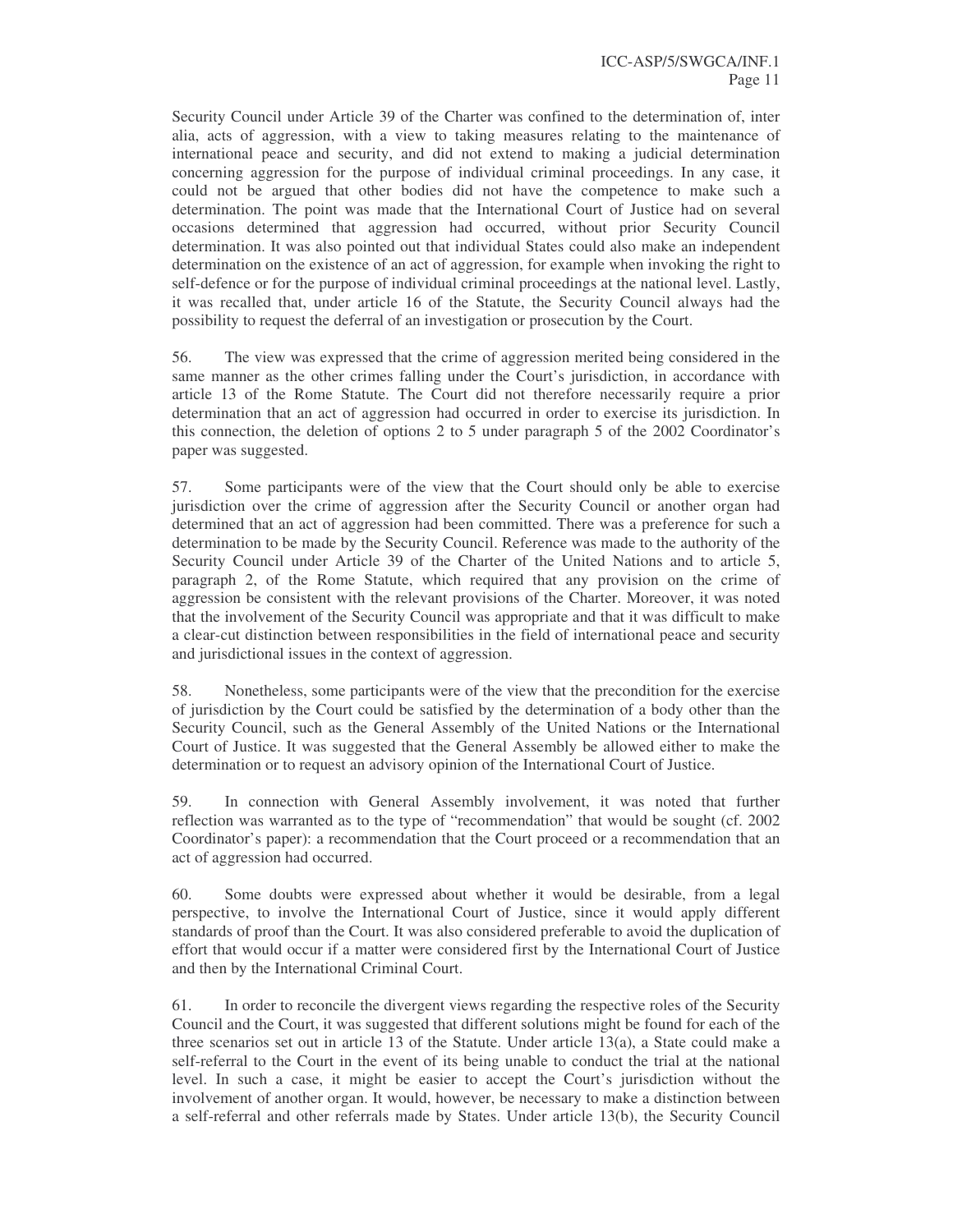could refer a situation to the Court which might involve all crimes under the Court's jurisdiction, including the crime of aggression. In such a case, the Security Council might consider it beneficial to leave the issue to the Court instead of making its own determination at that stage. Under this option, it might be more acceptable to give the Court greater autonomy in the determination of an act of aggression, since the Security Council itself would have referred the situation to the Court. Under article 13(c) the Prosecutor would initiate an investigation *proprio motu*. This seemed to be the only scenario envisaged by the 2002 Coordinator's paper. It was therefore suggested that a distinction be made between the different scenarios in paragraph 4 of the 2002 Coordinator's paper.

62. Nonetheless, it was also noted that several arguments had been raised to support the involvement of other organs – the need for political backing, to avoid frivolous referrals and for public international law expertise – and that all these arguments might also be applicable to self-referrals.

#### **Options for Security Council decisions regarding aggression**

63. A discussion was held on the basis of the approach that a Security Council decision was required for the Court to proceed. In this regard, three types of decision were identified. The Security Council could:

- (a) determine that an act of aggression had occurred and refer the situation to the Court in accordance with article 13(b) of the Rome Statute;
- (b) determine that an act of aggression had occurred;
- (c) refer a situation to the Court without making a determination of an act of aggression.

64. It was pointed that out that under scenario a) and b) no difficulty arose. Under scenario a) the Court would receive an explicit go-ahead, coupled with a determination of an act of aggression; while under scenario b) the Court still needed to satisfy the requirements of article 13 of the Rome Statute. However, whether or not the Court could investigate the crime of aggression under scenario c) required further discussion.

65. Some participants voiced support for the view that the Security Council should be able to give a go-ahead for the Court to proceed without an express determination of an act of aggression. Attention was drawn to the fact that the Security Council had rarely used the term "aggression" in its past and current practice and that the Council might in some situations prefer to give the Court the "green light" to go ahead without making an explicit determination of an act of aggression. Such a solution might be useful for both the Court and the Security Council, which would be given an additional policy option. It was suggested, however, that a referral under article 13(b) of the Rome Statute which did not specify whether the basis of the referral was the crime of aggression, or another crime under the Statute, might not be sufficiently conclusive to establish the Court's right to exercise jurisdiction over the crime of aggression. It was, however, also noted that such a referral might be particularly useful if it were to be assumed that a determination of an act of aggression by the Council could not be binding on the Court for reasons of due process. It was also noted that it might still be unclear at the time of the referral whether an act of aggression had occurred, and that the Security Council might make a determination at a later stage.

66. Attention was drawn to an earlier proposal according to which no precondition for the exercise of jurisdiction was required in the case of a referral by the Security Council.

67. Other participants expressed doubts as to whether the Court should be allowed to proceed without an express determination of the Security Council or another organ. It was argued that prior determination should be a clear precondition for the Court to exercise its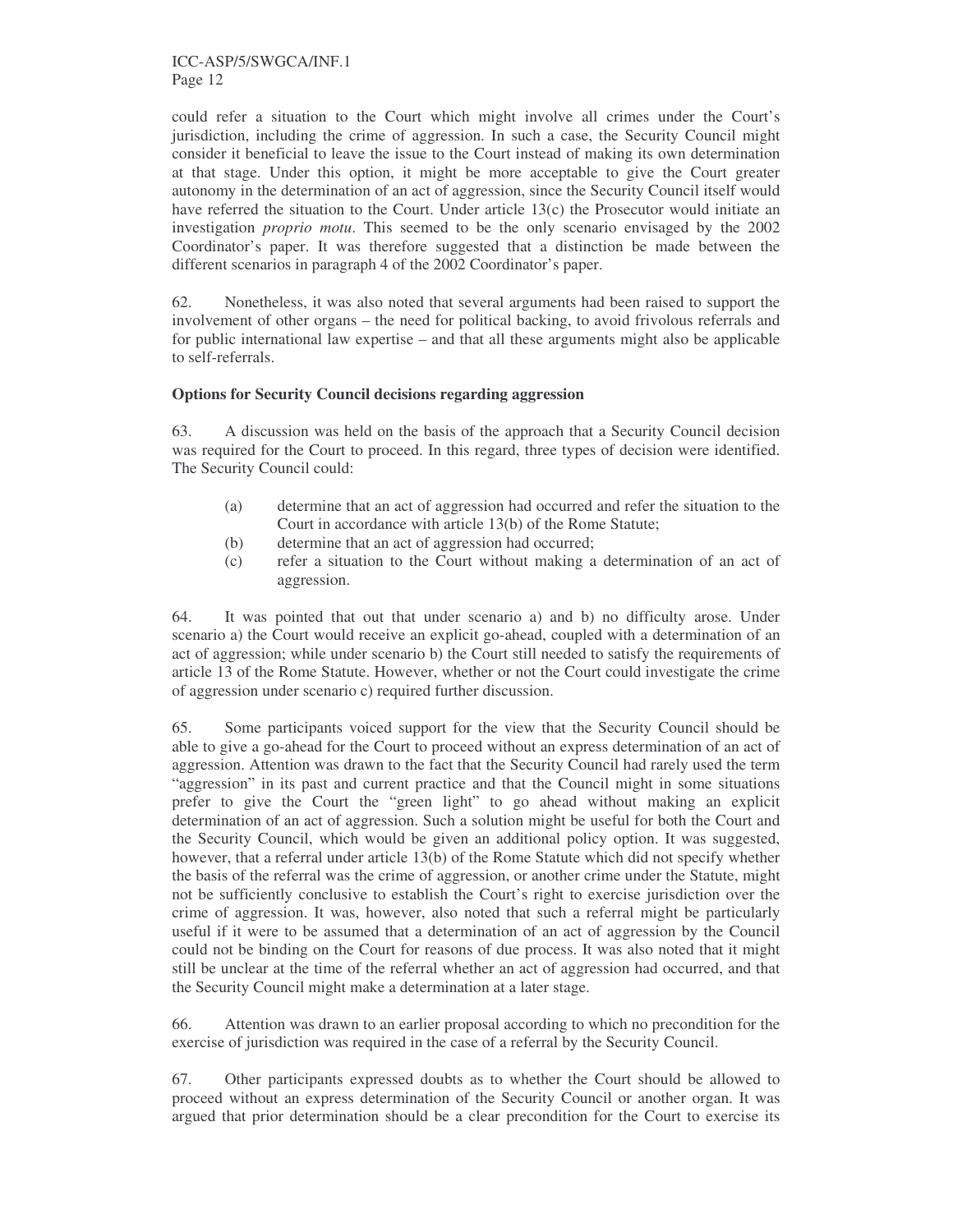jurisdiction. According to this view, it was not within the jurisdiction of the Court to decide whether an act of aggression had occurred. Furthermore, some concerns were raised as to whether the judges of the Court, who deal with individual criminal responsibility, should be entrusted with this decision. The point was also made that the elements of crime should include a determination on the existence of an act of aggression by the appropriate organ. 4 Other participants opposed the inclusion of the precondition for the exercise of jurisdiction in the elements of crimes.

68. The view was also expressed that there should be a cumulative requirement: first, it should be determined by the Security Council that an act of aggression had occurred and then the Council should issue a specific go-ahead to the Court in accordance with article 13(b) of the Rome Statute.

69. Other participants suggested combining the options of a determination of an act of aggression by the Council and the possibility of a procedural go-ahead. Although the primary responsibility to determine that an act of aggression had occurred fell on the Security Council, some flexibility should nonetheless be left to enable the Court to act. Such an option was compatible with the competence of judges and the function of the Court. Issues of public international law might arise as preliminary issues in criminal proceedings, and the determination of whether an act of aggression had occurred would therefore not be beyond the competences and expertise of the Court's judges.

#### **Binding nature of the determination of an act of aggression**

70. A discussion was held as to whether a determination of an act of aggression by another organ should be conclusive and therefore binding<sup>5</sup> on the Court.

71. Many participants voiced a strong preference for a determination that was open for review by the Court, in particular in order to safeguard the defendant's right to due process. The Prosecutor would bear the burden of proof regarding all elements of the crime, including the existence of an act of aggression, for which a prior determination by another organ would provide a strong case. Reference was made to the rights of the accused, in particular article 67, paragraph 1(i), of the Statute. It should always be possible for the defence to challenge the case of the Prosecutor on all grounds. Furthermore the point was made that new evidence which might refute the case for the existence of an act of aggression might emerge after a Security Council determination, and that it should be possible for the Court to take such new evidence into account.

72. It was noted that the possibility of such a review would allow the defence to dispute the existence of the act of aggression, argue that it was an act of self-defence, deny or minimize the participation of the individual, etc. Some participants considered that these complexities should not be overstated, since they could also arise when the Court had to deal with crimes against humanity and war crimes. It was also argued that safeguarding the rights of the accused was important, but that States also needed to be aware of the implications of a review by the Court of a Security Council determination that an act of aggression had occurred.

<sup>&</sup>lt;sup>4</sup> It was recalled that such an approach was reflected in the elements of the crime of aggression contained in the 2002 Coordinator's paper, in which the existence of an act of aggression was defined as a precondition.

The word "prejudicial" was used in the revised version of the discussion paper.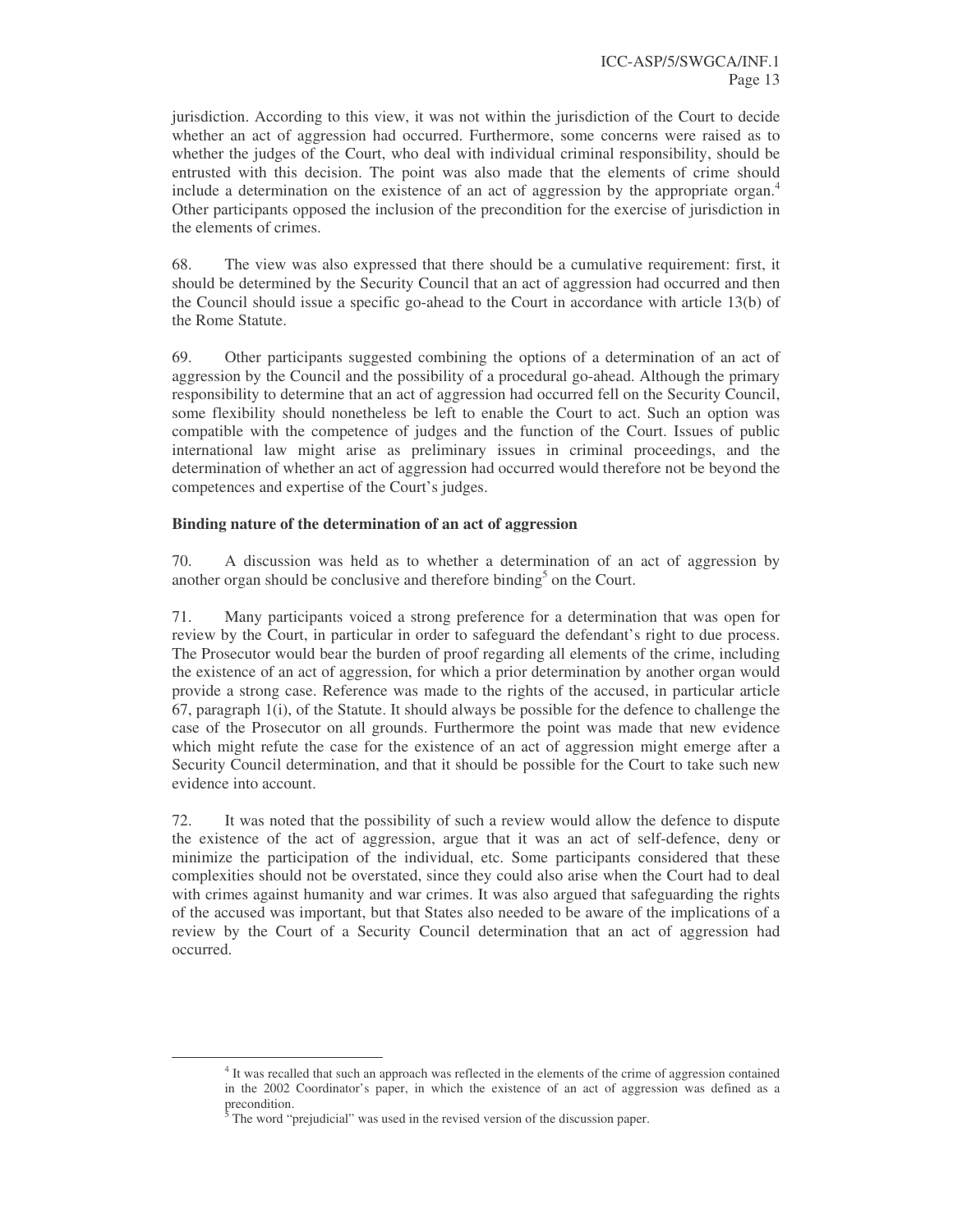#### **Procedural options in the absence of a Security Council determination**

73. Different views were expressed regarding the options contained in paragraph 5 of the 2002 Coordinator's paper.

#### *Option 1*

74. Some participants expressed their preference for retaining this option alone, since the other four options contained elements that could affect the independence and credibility of the Court.

### *Option 2*

75. The view was expressed that only this option should be retained, since the others would interfere with the competencies of the Security Council under the Charter of the United Nations.

#### *Option 3*

76. A proposal was made to replace the word "shall" in the first sentence with "may". Another suggestion was to replace the word "recommendation" with "determination". It was questioned whether it was meaningful for the Court to first request a decision from the General Assembly and to then proceed with a case in the absence of such a decision.

### *Option 4*

77. Some doubts were expressed regarding the involvement of either the General Assembly or the International Court of Justice due to the fact that the intended political backing for the Court was not a consequence of the involvement, for example, of a legal organ such as the International Court of Justice; the possibility of avoiding frivolous referrals, cited as another point in favour of their involvement, might not necessarily be considered to be consistent with the mandate of the International Court of Justice.

78. As regards the phrase "acting on the vote of any nine members" in variant b), some participants considered that this amounted to interference with the competence of the Security Council and was contrary to the Charter of the United Nations, which stipulated that the Council itself decides what is a procedural matter. Given that it was highly unlikely that the Security Council would consider a request for an advisory opinion a procedural matter, it was suggested that this controversial phrase should be deleted. On the other hand, it was also noted that this might be a good option to alleviate concerns regarding the role of the Security Council and that the Security Council might be amenable, at some stage, to accepting such an approach. It was therefore suggested that the variant be retained.

79. It was pointed out that the Council would, at that point of the process, already have had the opportunity to make a determination on the question of whether or not an act of aggression had occurred and should therefore not be asked by the Court to request an advisory opinion on the same matter.

80. Concern was expressed that an advisory opinion from the International Court of Justice would seriously delay the case.

81. It was suggested that it should be clarified that the Court may proceed with the case if an advisory opinion already existed, irrespective of whether that advisory opinion had been requested by the Security Council or the General Assembly.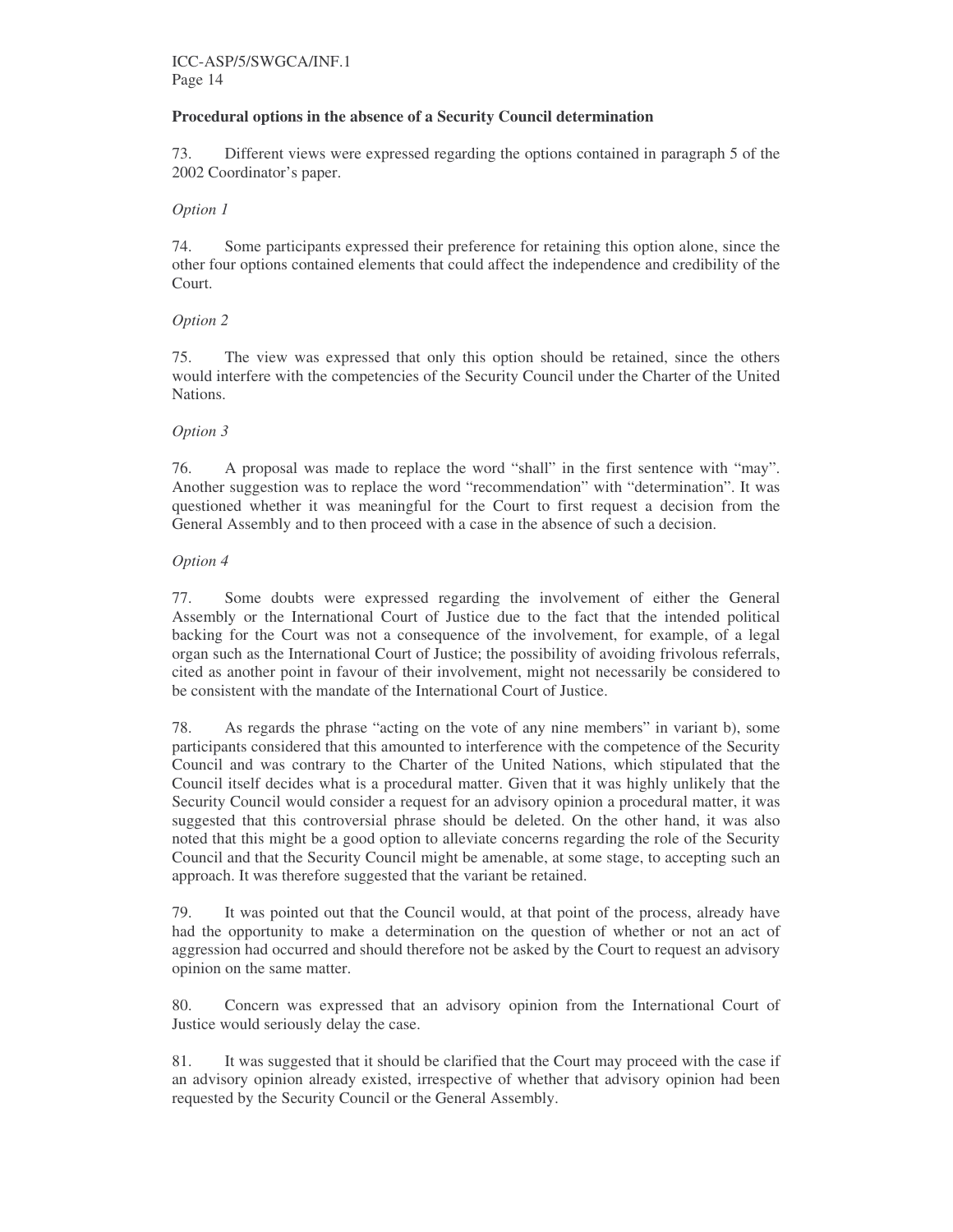82. Lastly, it was noted that the only relevant question was whether or not the Court could proceed with an investigation on the basis of an advisory opinion from the International Court of Justice and that the provision on aggression did not need to specify on the basis of what request the International Court of Justice would give such an advisory opinion.

83. Most delegations favoured deleting options 3 and 4 from paragraph 5 of the 2002 Coordinator's paper, though for different reasons.

#### **C. The crime of aggression – defining the individual's conduct**

84. The discussions on this issue were guided by the growing tendency at the 2005 intersessional meeting to move from a "monistic" approach to a "differentiated" approach. It was pointed out that the 2002 Coordinator's paper reflected a monistic approach in that the description of the individual's conduct in paragraph 1 includes a description of the different forms of participation which would otherwise be addressed in article 25, paragraph 3, of the Rome Statute. Under the differentiated approach, the definition of the crime of aggression would be treated in the same manner as the other crimes under the jurisdiction of the Court: the definition of the crime would be focused on the conduct of the principal perpetrator, and other forms of participation would be addressed by article 25, paragraph 3, of the Statute. It was agreed in principle that the differentiated approach was preferable in that it treated the crime of aggression in the same way as the other crimes under the jurisdiction of the Court. However, it was also agreed that the viability of the differentiated approach needed further exploration and that the monistic approach therefore needed, for the time being, to be retained in the 2002 Coordinator's paper.

85. The view was reiterated that further work was required on the differentiated approach, including further discussion of the suggestions for an appropriate conduct verb, such as those contained in appendix I of the report of the 2005 inter-sessional meeting.<sup>6</sup>

86. It was decided to focus at the current inter-sessional meeting on the issue of individual participation (article 25, paragraph 3(a) to (d), of the Statute). The question of the relationship of the definition of the crime of aggression to article 28 of the Statute (Responsibility of commanders and other superiors) and to article 33 (Superior orders and prescription of law) would be dealt with at a later stage and on the basis of an additional discussion paper submitted by the sub-Coordinator. The issue of individual attempt (article 25, paragraph 3(f)) would also be dealt with at a later stage.

87. There was widespread agreement that the use of the word "participates" should be avoided in the definition of the conduct element under the differentiated approach, in order to avoid overlap with the forms of participation under article 25, paragraph 3, of the Rome Statute.

88. Moreover, there was consensus among participants that aggression should be understood as a leadership crime. In this respect, the view was expressed that the leadership clause should refer to the ability to influence policy.

89. The terms "organize and direct", "direct" and "order" were suggested as possible alternative conduct verbs. It was noted that this language was commonly found in counterterrorism conventions and might be more established in the context of criminal law than the less common term "engage", which was, however, favoured by some.

<sup>6</sup> *Official Records of the Assembly of States Parties to the Rome Statute of the International Criminal Court, Fourth session, The Hague, 28 November to 3 December 2005* (International Criminal Court publication, ICC-ASP/4/32), annex II.A.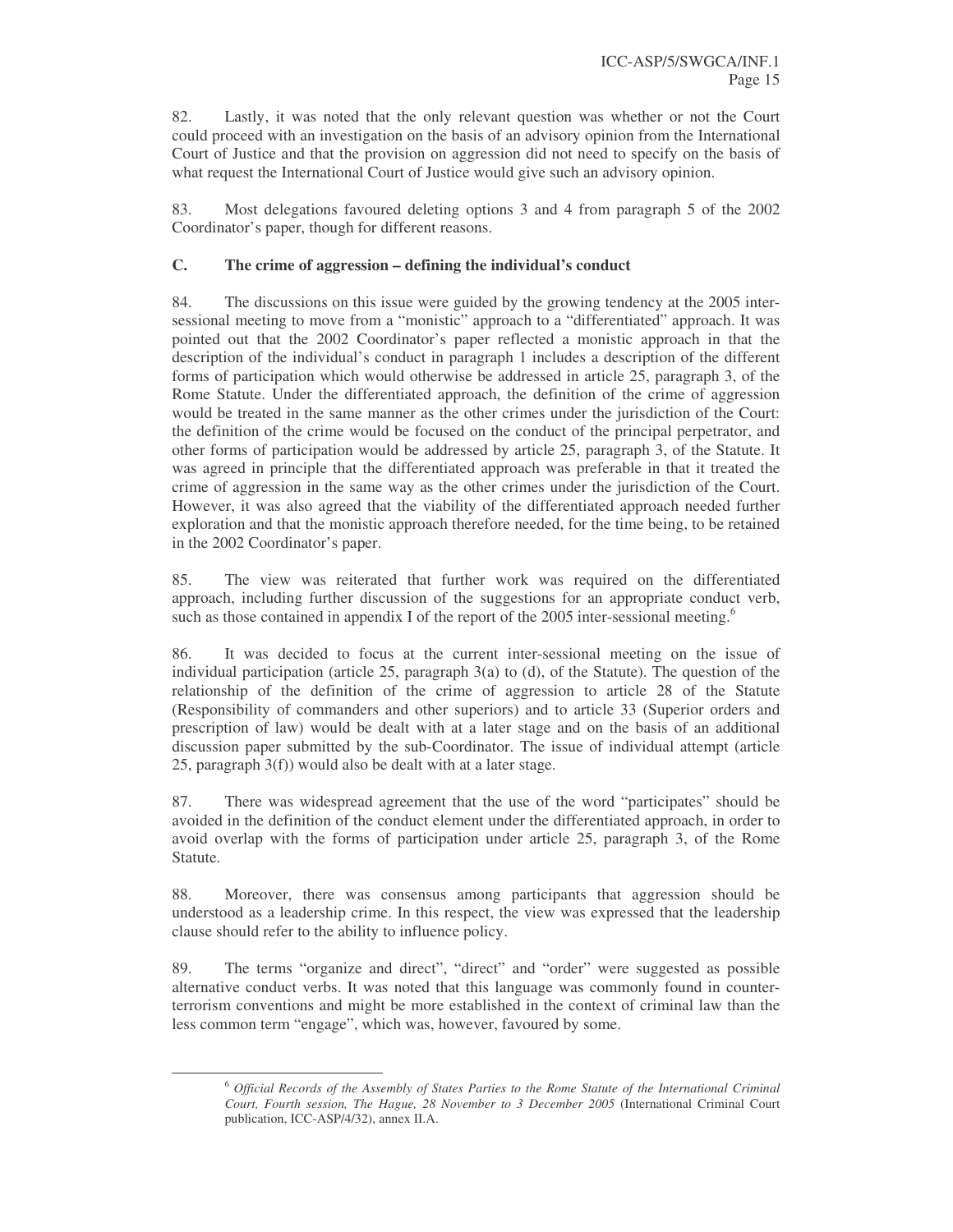90. Some efforts were made to clarify the scope and meaning of the phrase "engaging a State". Several participants expressed support for this notion. It was however suggested that it should be combined with "armed forces or other organs of a State". Others voiced some concern about this phrase, as it was not commonly used in international law.

91. It was suggested that the conduct verb "lead" should be introduced, to underline the leadership role of the principal perpetrator. It was argued that this would be the most accurate description of the conduct of a leader, and that the verb "leads" could ideally be combined with the existing phrase "the planning, preparation, initiation or execution of an act of aggression". Several participants supported or expressed interest in the proposal, which should be considered further. It was however also noted that this option might be too narrow and only include a head of State or Government as principal perpetrator.

92. A discussion took place on whether to retain or delete the phrase "planning, preparation, initiation or execution". The view was expressed that these words should be deleted since the elements of this notion were contained in the forms of participation under article 25, paragraph 3, of the Rome Statute. It was argued that the inclusion of these terms in the conduct element might blur the distinction between the primary and other perpetrators. Other participants preferred to retain the phrase. It was noted that this phrase reflected the typical features of aggression as a leadership crime, and its retention in the text would highlight the criminalized conduct and thus increase the deterrent effect of the provision. In this context, it was suggested further that the terms in this phrase should be used as conduct verbs ("plans, prepares, initiates or executes"). Some participants expressed interest in this proposal, others cautioned that these verbs would not adequately represent the activities of a leader, who in particular did not personally execute the use of armed force, but rather directed or led that execution.

93. Some participants expressed the view that the practical differences between these different options were limited. The options essentially differed in their delineation of the role of the principal versus the secondary perpetrator. This delineation had however no effect on the sentencing in accordance with the Statute.

#### **Options for the differentiated approach**

94. It was decided to reflect the discussions on the differentiated approach in an updated paper based on proposals A and B of appendix I of the report of the 2005 inter-sessional meeting. The updated options paper is contained in annex I to the present report. These options were drafted merely to highlight possible approaches to the definition of the conduct element under the differentiated approach; they were not meant to reflect drafting alternatives on other issues contained in paragraph 1 of the 2002 Coordinator's paper or to preclude discussion of other issues.

95. In a preliminary discussion of the above-mentioned options paper attention was drawn to the different initial phrases of proposals A and B. It was explained that the initial phrase of proposal B (using the term "means") was intended to bring the definition more in line with the definitions in articles 6, 7 and 8 of the Rome Statute, and to follow the differentiated approach more closely. The main difference between the two proposals was the inclusion of the phrase "planning, preparation, initiation or execution" in proposal A and its deletion in proposal B. The different wording of the initial phrase of proposal B could also be used in connection with proposal A. It was suggested that the leadership clause in proposal B be further clarified by including a reference to "the conduct of a person".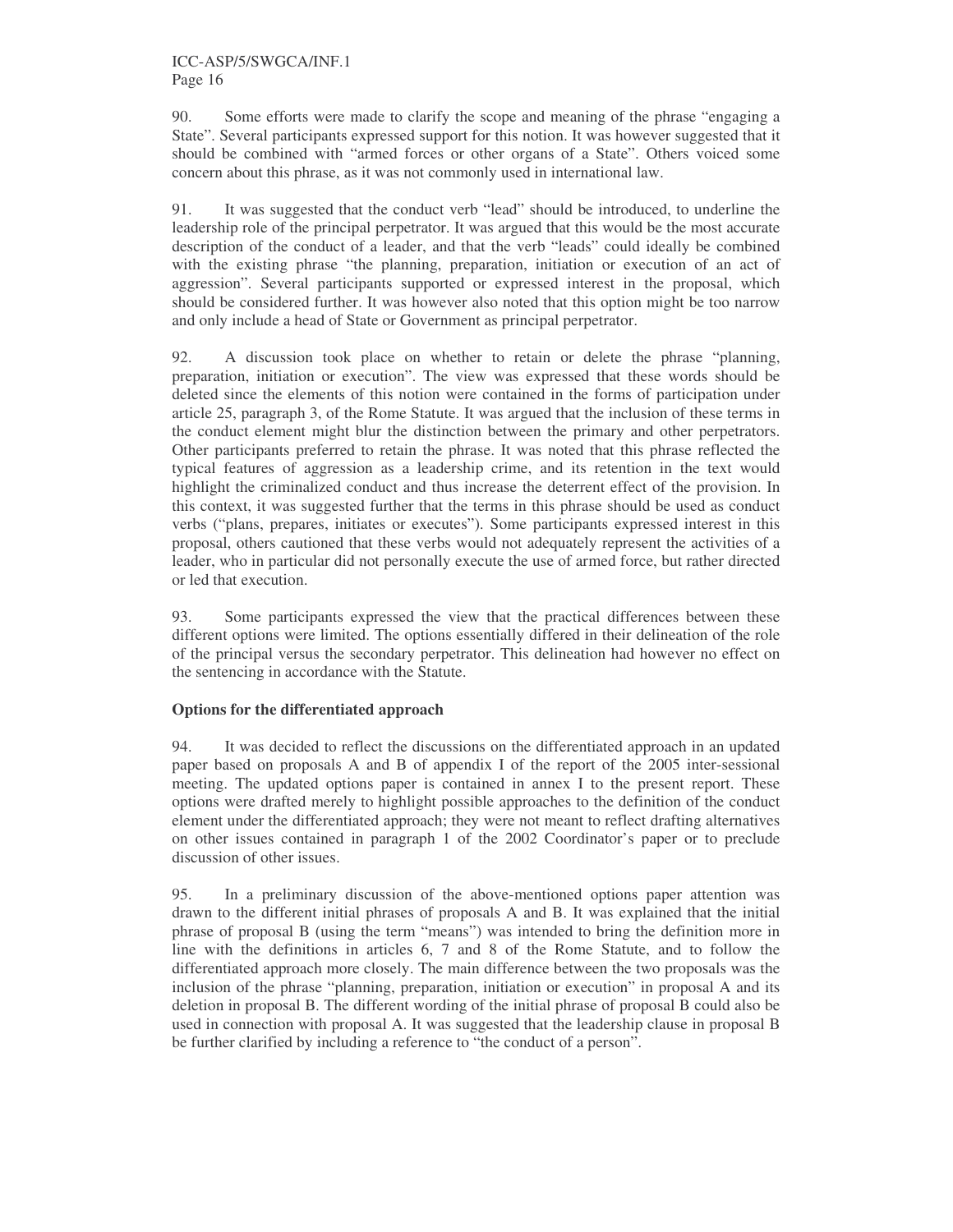### **D. Future work of the Special Working Group on the Crime of Aggression**

96. In view of the fact that the Assembly of States Parties at its fourth session decided that in the years 2006 to 2008 the Special Working Group should be allocated at least 10 exclusive days of meetings in New York during resumed sessions, and hold inter-sessional meetings as appropriate,<sup>7</sup> it was suggested that the Chair convey a request to the Assembly for additional meeting time at a resumed sixth session of the Assembly, which would be held in the first trimester of 2008. This was deemed necessary for implementation of the relevant resolution<sup>8</sup> of the Assembly of States Parties, especially as the Special Working Group had already decided to conclude its work at the latest 12 months prior to the Review Conference.

97. The Special Working Group expressed its appreciation for the contribution made by participants in the "Virtual Working Group" on the crime of aggression, which had been established in the latter part of 2005, and saw value in continuing to use that forum as a means of building upon the progress attained on the issue of the crime of aggression.

98. The Special Working Group was also informed of the contents of a letter, dated 12 May 2006, addressed to the President of the Assembly by the President of the Military Tribunal of Turin, regarding a Conference on International Criminal Justice to be held in Turin, Italy, from 2 to 11 October 2006 and the suggested convening of an inter-sessional meeting of the Special Working Group.

99. The Special Working Group welcomed the offer by the Italian authorities to host an inter-sessional meeting of the Special Working Group in the framework of the International Conference on International Criminal Justice to be held in Turin, Italy, from 2 to 11 October 2006.

100. The Italian representative indicated that the objective of holding such an intersessional meeting in Turin was to complement the work carried out at Princeton; the format of the meeting and the conditions for participation would be the same as at the Princeton intersessional meetings. The details of the agenda and programme of work of the Turin conference were still subject to modification and could be adapted to suit the needs of the Special Working Group.

101. The Turin conference was welcomed as one of the biggest and most significant events on international criminal justice in recent years. Gratitude was expressed to the Italian authorities both for organizing such an important event and for giving the issue of aggression a prominent place on the conference agenda. The view was expressed that the timing and venue of the conference might make it difficult to achieve the widest possible participation by States, if there was to be an inter-sessional meeting of the Special Working Group; therefore the meeting time allocated to the crime of aggression could also be used for panel discussions and workshops, which might help create the political momentum necessary in preparation for the Review Conference.

102. It was agreed that the Turin conference provided a unique opportunity to raise awareness of the importance of the crime of aggression, to conduct outreach activities and to place the crime of aggression in the larger context of international criminal justice. The Chair of the Special Working Group was requested to continue his consultations on the matter with the President of the Assembly of States Parties, including through the Bureau of the

<sup>7</sup> *Official Records of the Assembly of States Parties to the Rome Statute of the International Criminal Court, Fourth session, The Hague, 28 November to 3 December 2005* (International Criminal Court publication, ICC-ASP/4/32), Part III, resolution ICC-ASP/4/Res.4, operative paragraphs 37 and 53. 8 *Ibid.*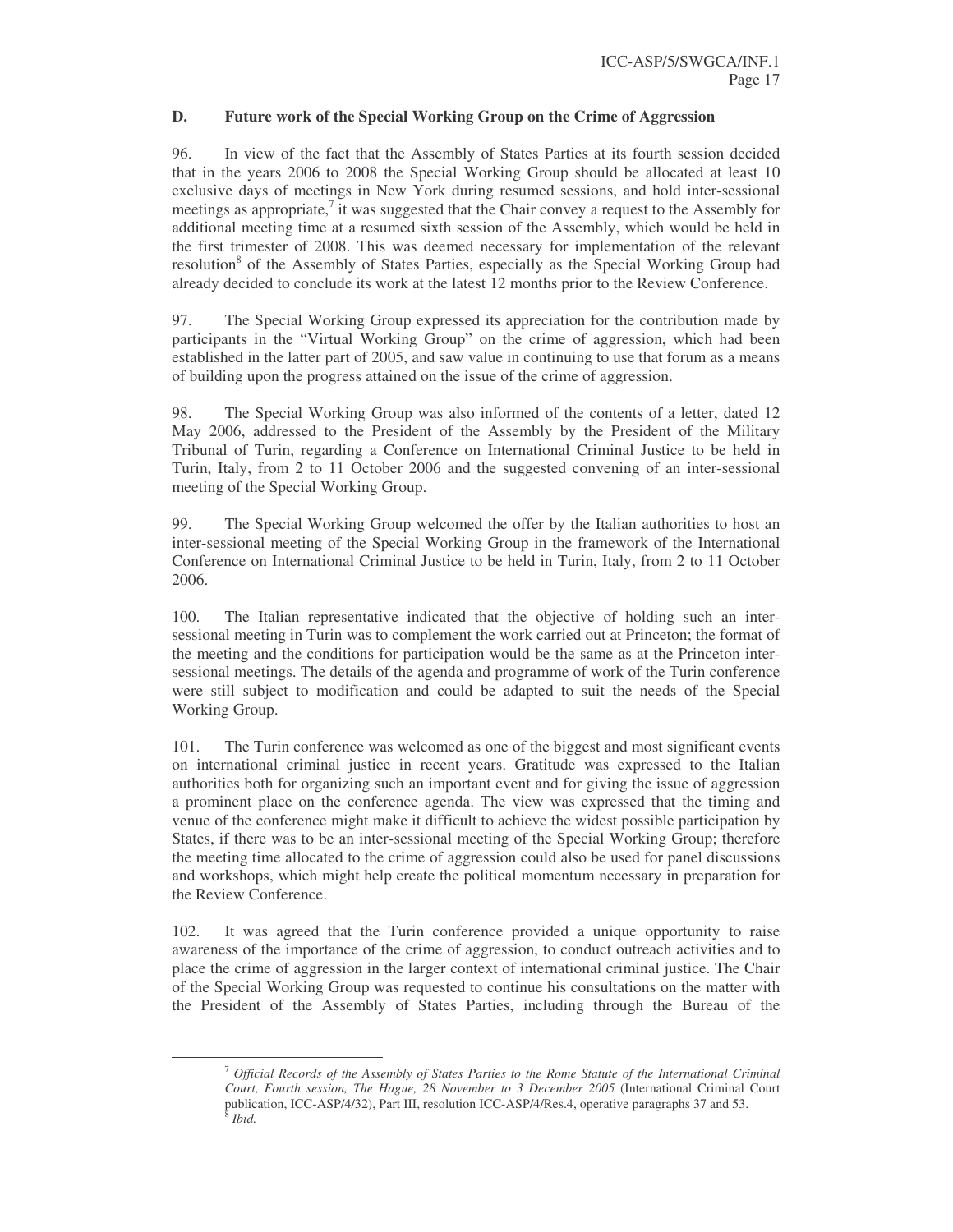Assembly, and with the representative of Italy, with a view to making optimal use of the time generously allocated to the crime of aggression at the Turin conference.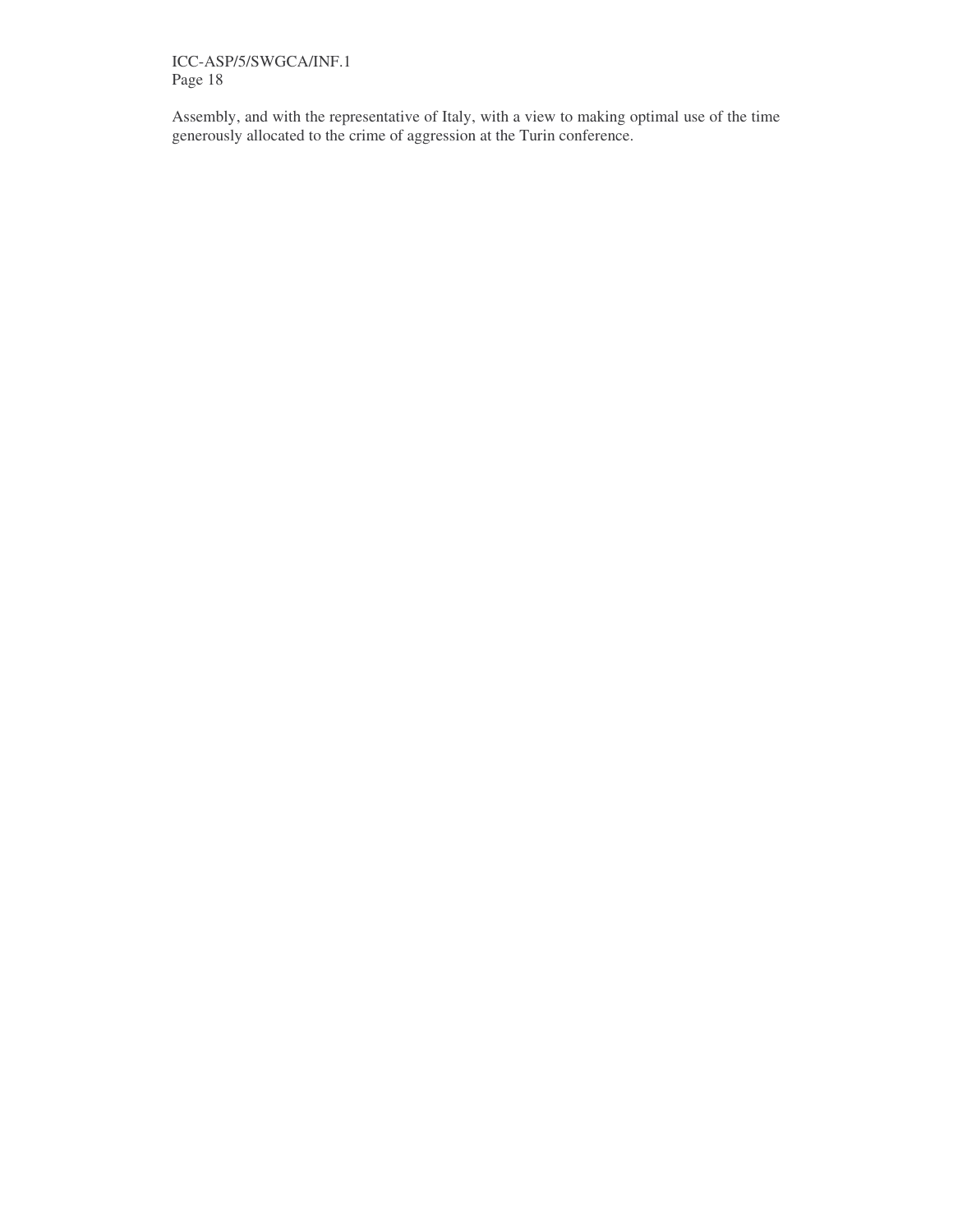## **Annex I**

# **Options for rewording the chapeau of the 2002 Coordinator's paper under the differentiated approach 9**

#### **Proposal A**

For the purpose of the present Statute, a person commits a "crime of aggression" when, being in a position effectively to exercise control over or to direct the political or military action of a State, that person

#### **[leads] [directs] [organizes and/or directs] [engages in]**

the planning, preparation, initiation or execution of an act of aggression which, by its character, gravity and scale, constitutes a flagrant violation of the Charter of the United Nations.

#### **Proposal B**

For the purpose of the present Statute, "crime of aggression" means **[directing] [organizing and/or directing]**

#### **[engaging a State/the armed forces or other organs of a State in]**

an act of aggression which, by its character, gravity and scale, constitutes a flagrant violation of the Charter of the United Nations, when being in a position effectively to exercise control over or to direct the political or military action of a State.

Under both proposals:

*Article 25, paragraph 3 Insert a new subparagraph (d) bis*:

"In respect of the crime of aggression, paragraph 3, subparagraphs (a) to (d), apply only to persons who are in a position effectively to exercise control over or to direct the political or military action of a State."

(Article 25, paragraph 3, does apply to the crime of aggression. See also Elements of Crimes, paragraph 8 of the general introduction.)

<sup>9</sup> The options for rewording the chapeau referred to in this annex have the sole purpose of reflecting the status of the discussions on article 25, paragraph 3, of the Statute and are without prejudice to other proposed amendments to the chapeau.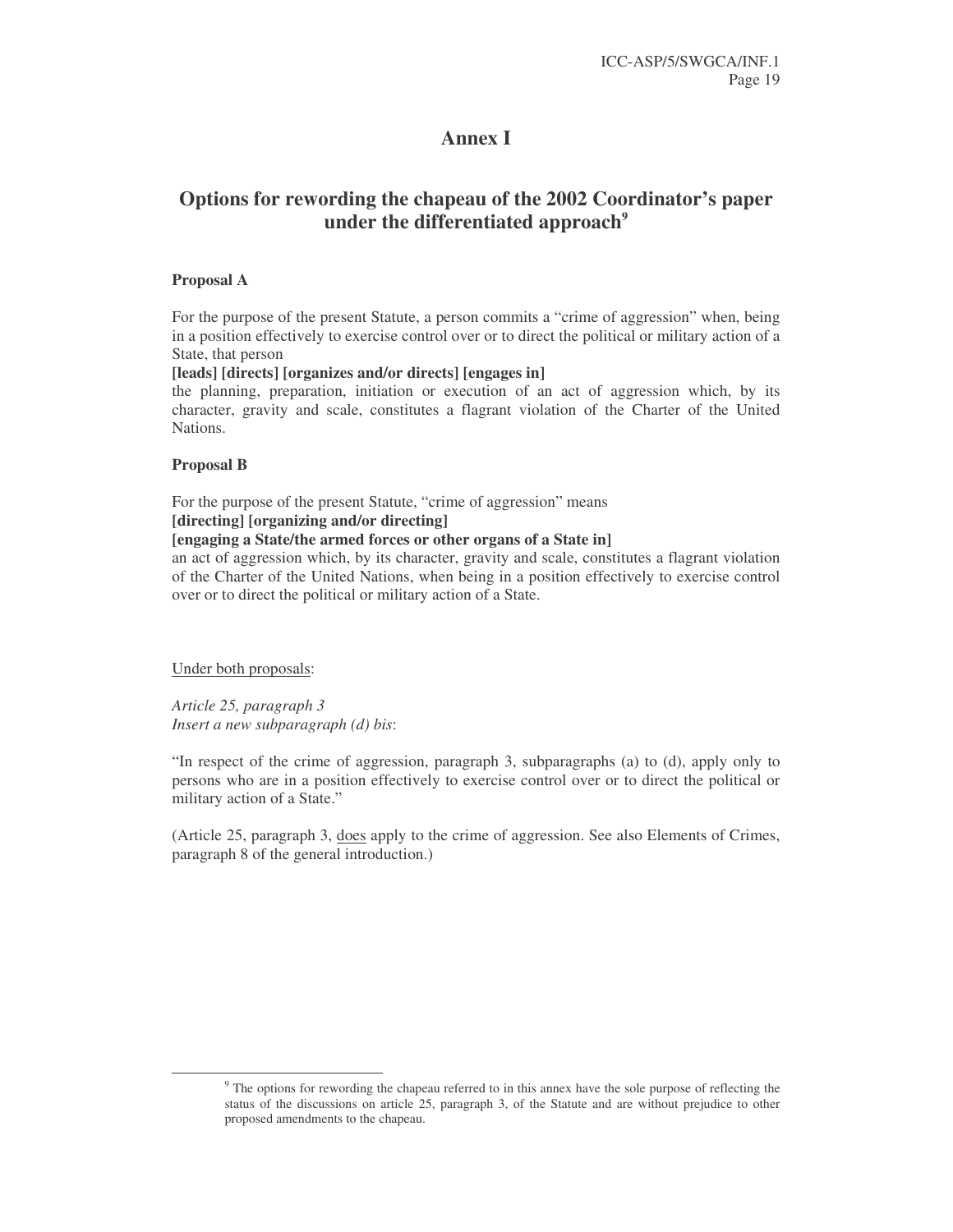# **Annex II 10**

# **Discussion paper proposed by the Coordinator**

## **I. Definition of the crime of aggression and conditions for the exercise of jurisdiction**

1. For the purpose of the present Statute, a person commits a "crime of aggression" when, being in a position effectively to exercise control over or to direct the political or military action of a State, that person intentionally and knowingly orders or participates actively in the planning, preparation, initiation or execution of an act of aggression which, by its character, gravity and scale, constitutes a flagrant violation of the Charter of the United Nations.

**Option** 1: Add "such as, in particular, a war of aggression or an act which has the object or result of establishing a military occupation of, or annexing, the territory of another State or part thereof".

**Option 2**: Add "and amounts to a war of aggression or constitutes an act which has the object or the result of establishing a military occupation of, or annexing, the territory of another State or part thereof".

**Option 3**: Neither of the above.

2. For the purpose of paragraph 1, "act of aggression" means an act referred to in United Nations General Assembly resolution 3314 (XXIX) of 14 December 1974, which is determined to have been committed by the State concerned,

**Option 1**: Add "in accordance with paragraphs 4 and 5".

**Option 2**: Add "subject to a prior determination by the Security Council of the United Nations".

3. The provisions of articles 25, paragraphs 3, 28 and 33, of the Statute do not apply to the crime of aggression.

4. Where the Prosecutor intends to proceed with an investigation in respect of a crime of aggression, the Court shall first ascertain whether the Security Council has made a determination of an act of aggression committed by the State concerned. If no Security Council determination exists, the Court shall notify the Security Council of the situation before the Court so that the Security Council may take action, as appropriate:

**Option 1**: under Article 39 of the Charter of the United Nations.

**Option 2:** in accordance with the relevant provisions of the Charter of the United Nations.

5. Where the Security Council does not make a determination as to the existence of an act of aggression by a State:

*Variant* (*a*) or invoke article 16 of the Statute within six months from the date of notification.

<sup>&</sup>lt;sup>10</sup> This annex is an excerpt from PCNICC/2002/2/Add.2.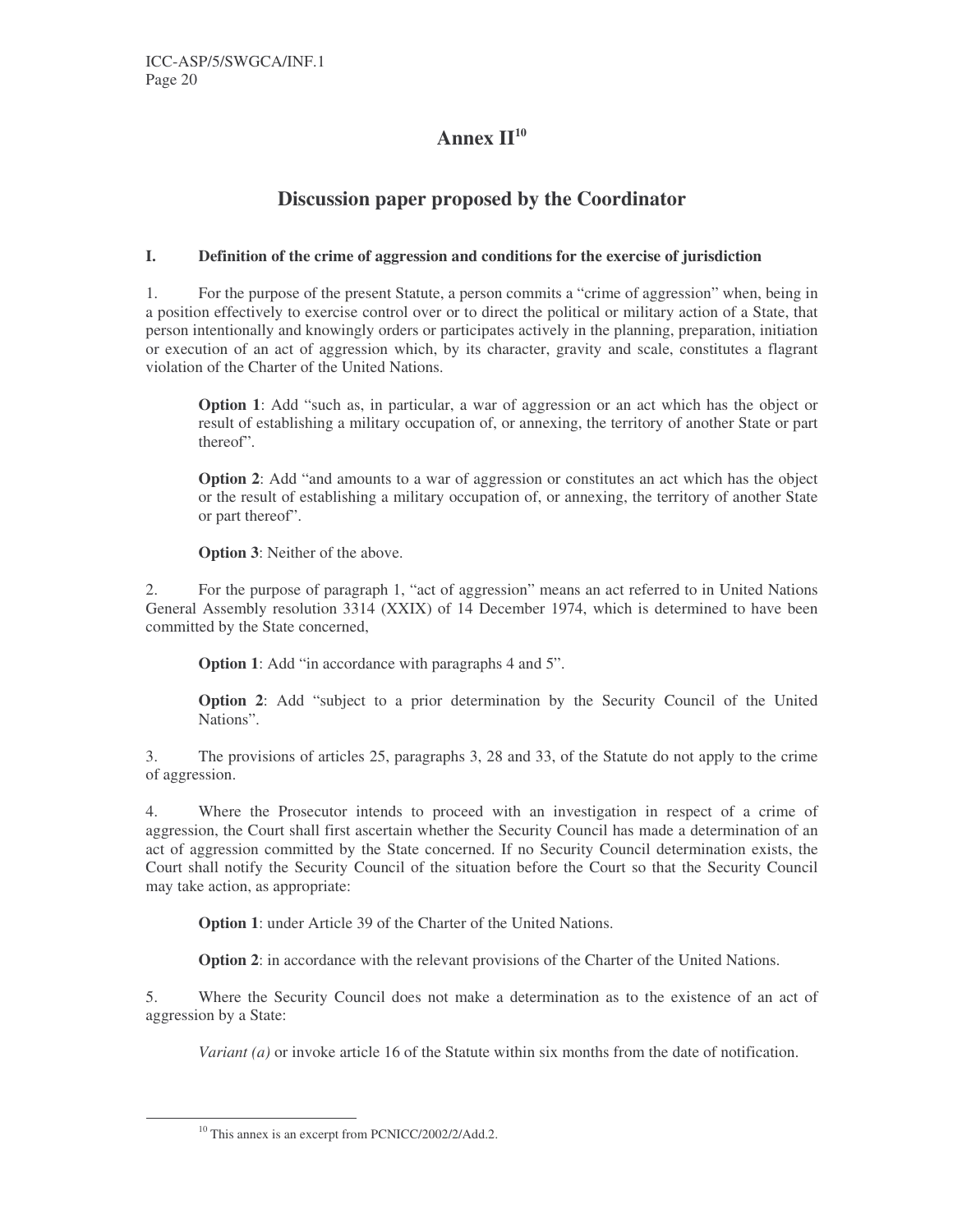*Variant (b)* [Remove variant a.]

**Option 1**: the Court may proceed with the case.

**Option 2**: the Court shall dismiss the case.

**Option 3**: the Court shall, with due regard to the provisions of Articles 12, 14 and 24 of the Charter, request the General Assembly of the United Nations to make a recommendation within [12] months. In the absence of such a recommendation, the Court may proceed with the case.

**Option 4**: the Court may request

*Variant (a)* the General Assembly

*Variant (b)* the Security Council, acting on the vote of any nine members,

to seek an advisory opinion from the International Court of Justice, in accordance with Article 96 of the Charter and article 65 of the Statute of the International Court, on the legal question of whether or not an act of aggression has been committed by the State concerned. The Court may proceed with the case if the International Court of Justice gives an advisory opinion that an act of aggression has been committed by the State concerned.

**Option** 5: the Court may proceed if it ascertains that the International Court of Justice has made a finding in proceedings brought under Chapter II of its Statute that an act of aggression has been committed by the State concerned.

### **II. Elements of the crime of aggression (as defined in the Rome Statute of the International Criminal Court) 11**

#### **Precondition**

In addition to the general preconditions contained in article 12 of the present Statute, it is a precondition that an appropriate organ<sup>12</sup> has determined the existence of the act of aggression required by element 5 of the following Elements.

#### **Elements**

1: The perpetrator was in a position effectively to exercise control over or to direct the political or military action of the State which committed an act of aggression as defined in element 5 of these Elements.

2: The perpetrator was knowingly in that position.

3: The perpetrator ordered or participated actively in the planning, preparation or execution of the act of aggression.

4: The perpetrator committed element 3 with intent and knowledge.

5: An "act of aggression", that is to say, an act referred to in United Nations General Assembly resolution 3314 (XXIX) of 14 December 1974, was committed by a State.

<sup>&</sup>lt;sup>11</sup> The elements in part II are drawn from a proposal by Samoa and were not thoroughly discussed.

 $12$  See options 1 and 2 of paragraph 2 of part I. The right of the accused should be considered in connection with this precondition.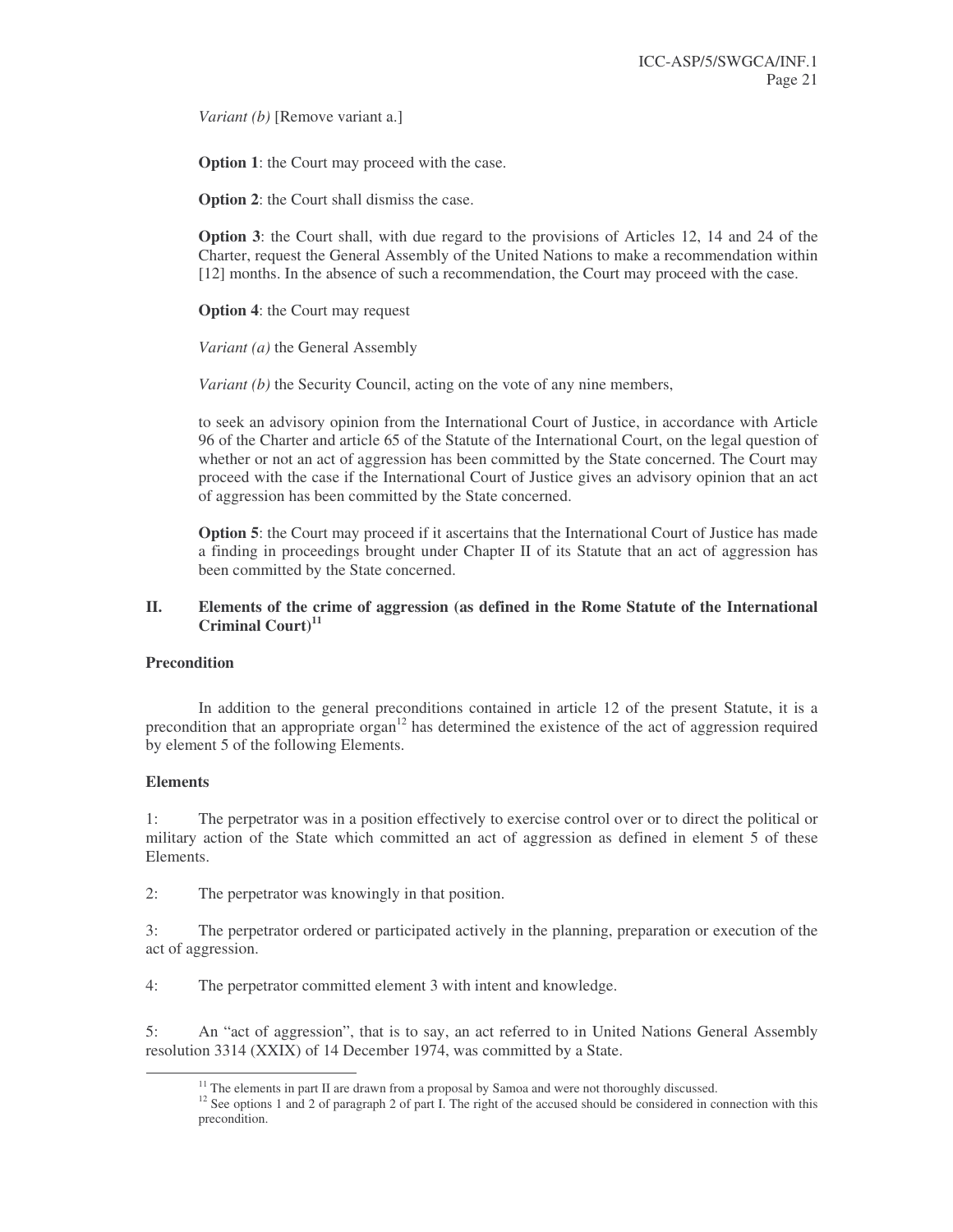6: The perpetrator knew that the actions of the State amounted to an act of aggression.

7: The act of aggression, by its character, gravity and scale, constituted a flagrant violation of the Charter of the United Nations,

**Option** 1: Add "such as a war of aggression or an aggression which had the object or result of establishing a military occupation of, or annexing the territory of another State or part thereof".

**Option 2**: Add "and amounts to a war of aggression or constitutes an act which has the object or the result of establishing a military occupation of, or annexing, the territory of another State or part thereof".

**Option 3**: Neither of the above.

8: The perpetrator had intent and knowledge with respect to element 7.

#### **Note**:

Elements 2, 4, 6 and 8 are included out of an abundance of caution. The "default rule" of article 30 of the Statute would supply them if nothing were said. The dogmatic requirement of some legal systems that there be both intent and knowledge is not meaningful in other systems. The drafting reflects these, perhaps insoluble, tensions.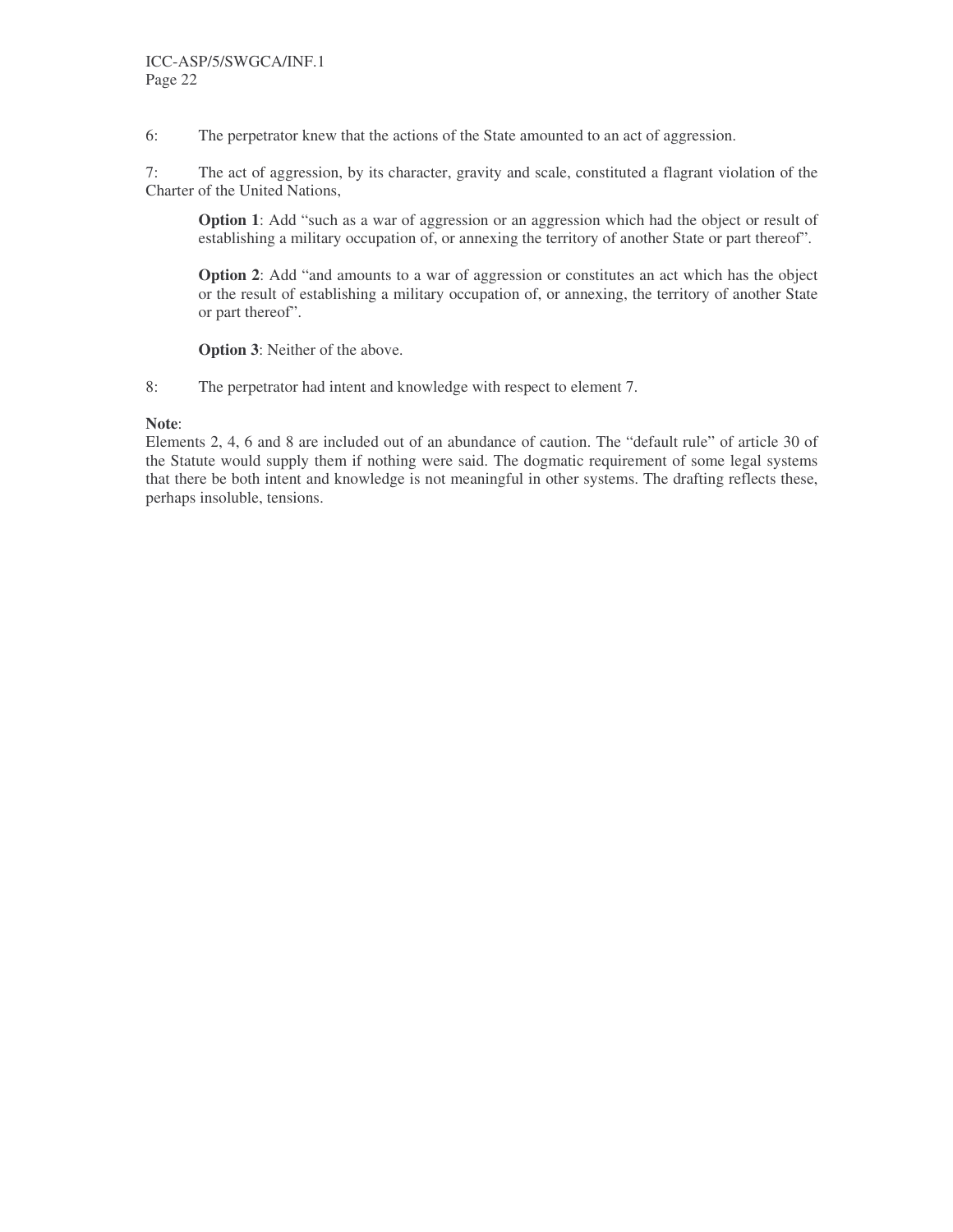## **Annex III**

## **Annotated agenda**

The aim of the meeting is to continue the discussions held at the previous inter-sessional meeting in June 2005, at the fourth session of the Assembly of States Parties in November/December 2005 and in the context of the "Virtual Working Group". Three main sets of issues have emerged and these were addressed in discussion papers submitted to the Special Working Group on the Crime of Aggression.<sup>13</sup> It is suggested that the work in Princeton focus on these areas (items  $1 - 3$  below).

### **Item 1) The "crime" of aggression – defining the individual's conduct**

**Discussion paper** 1 (The crime of aggression and article 25, paragraph 3, of the Statute) addresses the main question identified in this respect: How does the proposed definition of the individual's conduct (cf. current wording of the Coordinator's text $14$ ) square with the provisions of article 25, paragraph 3 (a) to (d), of the Statute, which in general terms and as a "default rule" (Rome Statute Part 3: "General Principles of Criminal Law") describe the forms of participation in a crime? Two different approaches have been identified. The Coordinator's text implies a "monistic" approach in that the description of the individual's conduct includes the description of different forms of "participation", which would otherwise be addressed in article 25, paragraph 3; therefore the Coordinator's text suggests that the application of that paragraph be excluded. The discussions in Princeton last year, however, brought support for a "differentiated" approach, which seeks to apply article 25, paragraph 3, to the crime of aggression as well. This might, however, necessitate a revision of the definition of the individual's conduct in the Coordinator's text, in order to remove the duplication. Some proposals<sup>15</sup> were submitted to that effect, but they have not yet been thoroughly discussed. Discussion paper 1 raises questions and makes suggestions with respect to these proposals. (On a similar issue, namely the duplication of the phrase "intentionally and knowingly" in article 30 of the Statute and in the Coordinator's text, participants agreed that the default rule of article 30 should apply). 16

Further discussion is also needed on the question of attempt (article 25, paragraph 3 (f) of the Statute). In this context, the 2005 meeting drew a useful distinction between (a) the collective act of aggression and (b) the individual act of participation in the collective act.<sup>17</sup> The latter should be the focus under this item.

#### **Item 2) The conditions for the exercise of jurisdiction**

According to article 5, paragraph 2, of the Rome Statute, the provision on the crime of aggression should define the crime and set out "the conditions under which the Court shall exercise jurisdiction with respect to this crime." A substantial discussion took place on this issue at the 2005 meeting, which was further structured in discussion paper 2. It is suggested that the pertinent questions should be further discussed in the light of existing international law and that all the options should be clarified. Should the International Criminal Court exercise jurisdiction over the crime of aggression only after receiving an explicit/implicit approval from another organ? Which organ(s) would make that

<sup>&</sup>lt;sup>13</sup> Official Records of the Assembly of States Parties to the Rome Statute of the International Criminal Court, Fourth *session, The Hague, 28 November to 3 December 2005* (International Criminal Court publication, ICC-ASP/4/32), annexes II.B, C and D.

<sup>14</sup> PCNICC/2002/2/Add.2.

<sup>&</sup>lt;sup>15</sup> Official Records of the Assembly of States Parties to the Rome Statute of the International Criminal Court, Fourth *session, The Hague, 28 November to 3 December 2005* (International Criminal Court publication, ICC-ASP/4/32), annex II.A, appendix I.

<sup>16</sup> Ibid., annex II.A, para. 51.

<sup>&</sup>lt;sup>17</sup> Ibid., para. 33.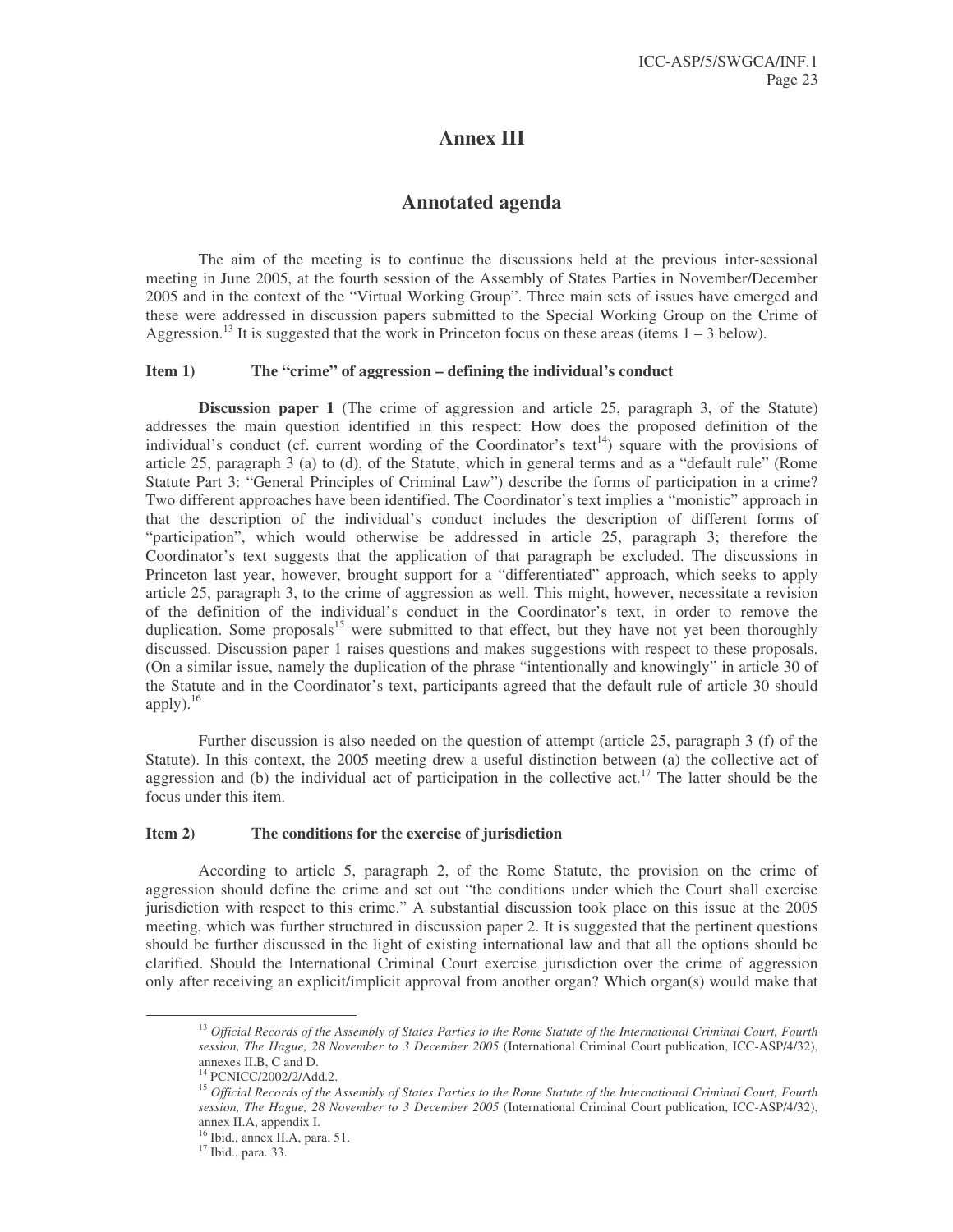decision (Security Council, General Assembly, International Court of Justice)? Would such a decision – namely, that a State act of aggression has occurred – be a prejudicial determination for the International Criminal Court (i.e. a legally binding determination which cannot be refuted in Court by the accused), or only a procedural precondition? What are the consequences for the rights of the accused under any of these approaches?

## **Item 3) The "act" of aggression – defining the act of the State**

Discussion paper 3 raises a number of questions regarding the definition of the "act of aggression", i.e. the act of the State. The current Coordinator's text defines such an act in essence by way of reference to General Assembly resolution 3314 (XXIX) of 14 December 1974, which includes an illustrative list of acts. The 2005 meeting discussed extensively whether the definition of aggression should indeed be accompanied by a list (the "specific" approach) or whether it would be preferable to define the act of aggression in a more **"**generic" way. The generic approach was the preferred option at the 2005 meeting, but such an approach needs further clarification and concrete proposals. Further matters under this item include: whether aggression should be qualified as being in "flagrant" or "manifest" violation of the Charter; and the attempt of aggression at the State level.

#### **Item 4) Other substantive issues**

Other substantive issues that were previously discussed could be taken up. The question of the applicability of article 121, paragraph 4 versus paragraph 5 was discussed extensively, but not conclusively: should the definition of the crime of aggression enter into force for all States Parties once ratification by seven eighths of States Parties is reached (paragraph 4); or should it only enter into force for those States Parties which have accepted such an "amendment" (paragraph 5)? It was argued, however, that such a discussion could be continued once there is more clarity on other issues. Furthermore, there has only been a preliminary discussion so far on the elements of crime, for the same reasons. Participants might want to raise other substantive issues as well.

#### **Item 5) Future work of the Special Working Group on the Crime of Aggression**

The Assembly of States Parties at its fourth session (28 November to 2 December 2005) gave the work of the Special Working Group on the Crime of Aggression a significant boost by deciding that "the Special Working Group in the years 2006 to 2008 shall be allocated at least 10 exclusive days of meetings in New York during resumed sessions, and hold inter-sessional meetings, as appropriate".<sup>18</sup> The current calendar of Assembly meetings, however, does not yet reflect the full amount of meeting time for the Special Working Group. It is suggested that the inter-sessional meeting consider the issue with a view to preparing the necessary detailed decision concerning the next formal meetings of the Special Working Group to be taken by the Assembly at its next session. Participants may want to raise further issues regarding the work of the Special Working Group, such as the usefulness of continuing the "Virtual Working Group".

<sup>&</sup>lt;sup>18</sup> Official Records of the Assembly of States Parties to the Rome Statute of the International Criminal Court, Fourth *session, The Hague, 28 November to 3 December 2005* (International Criminal Court publication, ICC-ASP/4/32), Part III, resolution ICC-ASP/4/Res.4, operative paragraph 37.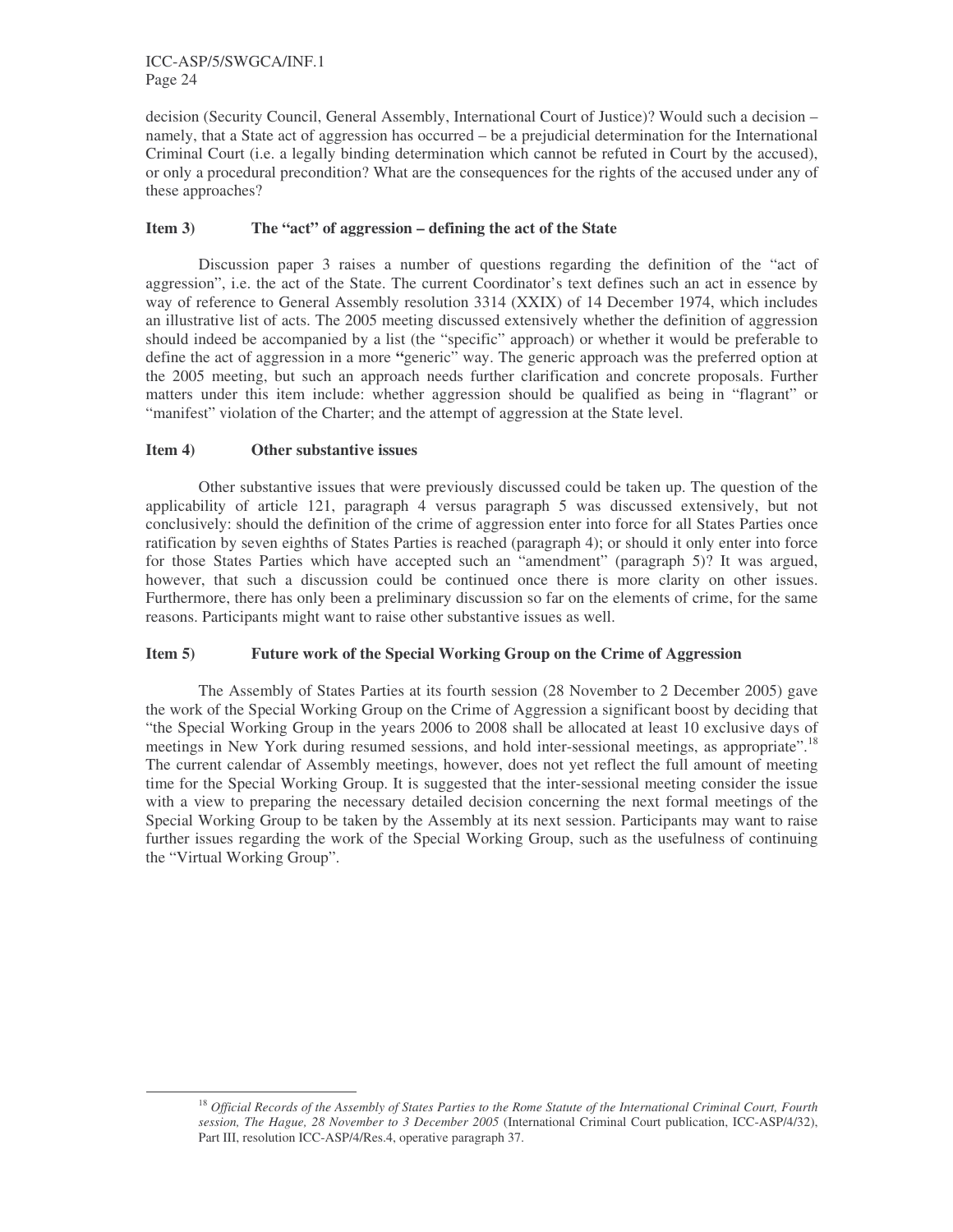## **Annex IV**

## **List of participants**

Algeria Mr. El Hadj Lamine First Secretary, Legal Affairs Permanent Mission to the United Nations

Argentina Ms. Maria Luz Melon Second Secretary, Legal Officer Permanent Mission to the United Nations

Assembly of States Parties, International Criminal Court Mr. Carsten Stahn Associate Legal Officer Secretariat of the Assembly of States Parties

Assembly of States Parties, International Criminal Court Mr. Renan Villacis Director, *ad interim* Secretariat of the Assembly of States Parties

Australia Ms. Carrie McDougall Adviser Permanent Mission to the United Nations

Australia Mr. Ben Playle Legal Adviser Permanent Mission to the United Nations

Austria Ms. Kerstin Mattischek Attachée Permanent Mission to the United Nations

Azerbaijan Ms. Rana Salayeva Attachée Permanent Mission to the United Nations

Belgium Ms. Fanny Fontaine Legal Adviser Ministry of Justice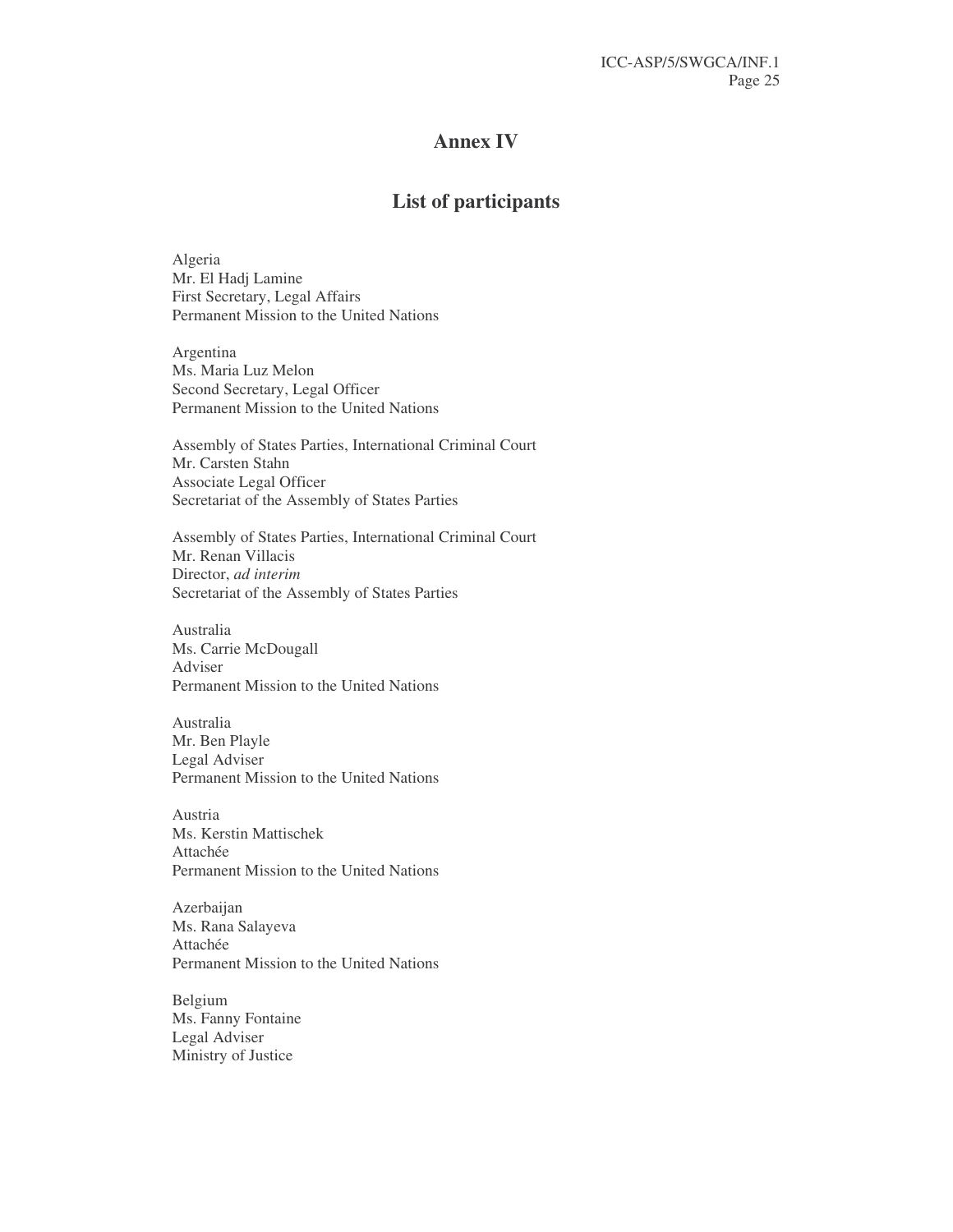Belgium Ms. Valérie Delcroix Attachée Federal Public Service Foreign Affairs

Belize Ms. Janine Coye Felson Deputy Permanent Representative Permanent Mission to the United Nations

Bolivia Mr. Ruddy Jose Flores Monterrey First Secretary Permanent Mission to the United Nations

Brazil Mr. Marcelo Baumbach First Secretary Permanent Mission to the United Nations

Bulgaria Ms. Krassimira Beshkova Third Secretary Permanent Mission to the United Nations

Burkina Faso Mr. Koné Sifana Ibsen Adviser, Chief of the Treaty Section Ministry of Foreign Affairs

Burundi Ms. M. Louise Ndenzako Legal Advisor Permanent Mission to the United Nations

Cambodia Mr. Hoy Sopheap Third Secretary Permanent Mission to the United Nations

Canada Ms. Christine Hanson Legal Officer Ministry of Foreign Affairs

Canada Mr. Hugh Adsett Counsellor, Legal Affairs Permanent Mission to the United Nations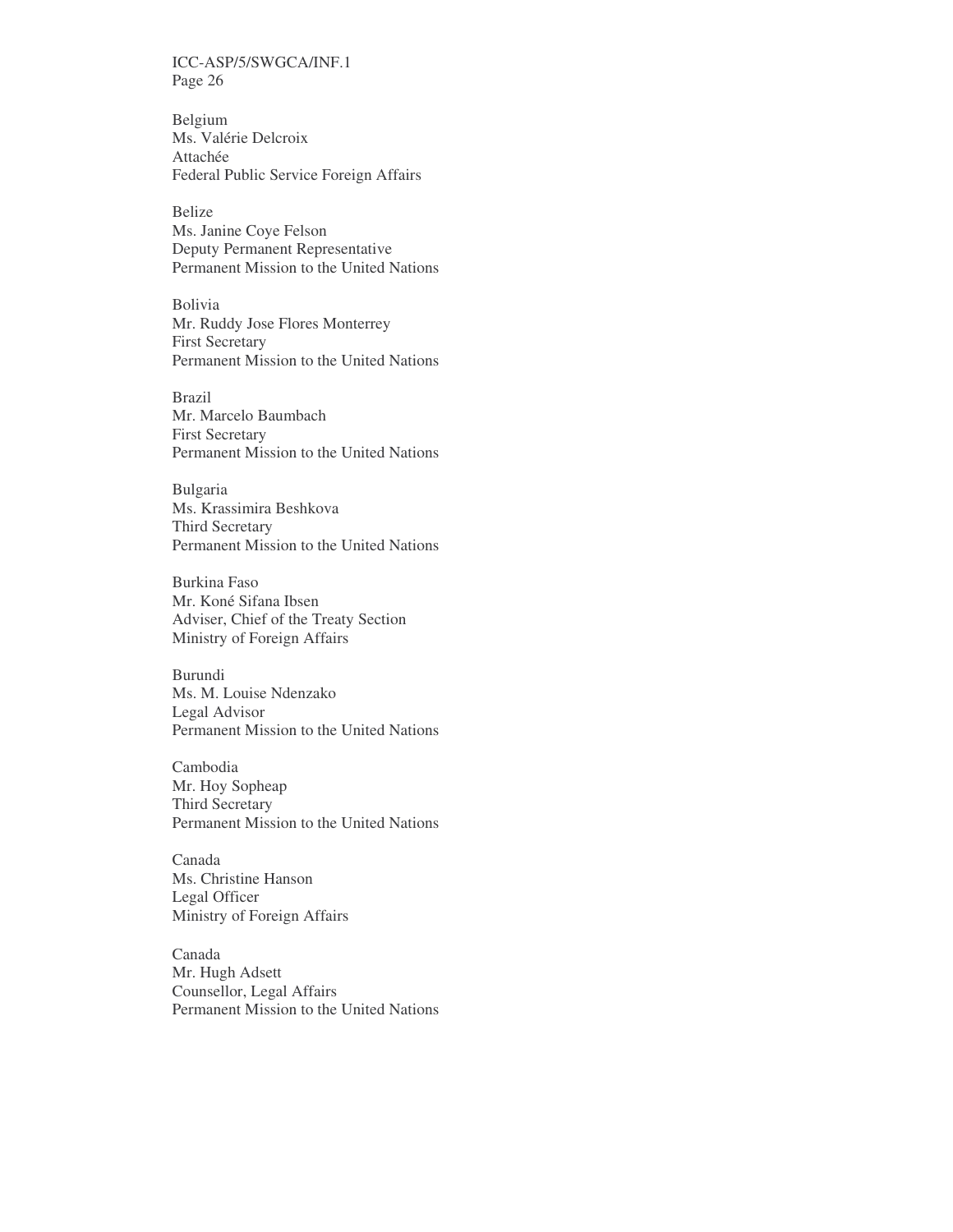China Mr. Qinmin Shen Legal Officer Ministry of Foreign Affairs

China Mr. Qi Dahai Deputy Division Director Treaty and Law Department, Ministry of Foreign Affairs

Colombia Mr. Alvaro Sandoval Al Bernal Minister Counsellor Permanent Mission to the United Nations

Croatia H.E. Mr. Frane Krnic Ambassador Embassy to the Netherlands

Czech Republic Mr. Jakub Cimoradsky Legal Advisor Ministry of Defense

Czech Republic Ms. Monika Popenkova Legal Advisor Permanent Mission to the United Nations

Democratic Republic of the Congo Mr. Zenon Mukongo Ngay Legal Adviser Permanent Mission to the United Nations

Denmark Mr. Martin Mennecke Adviser Danish Institute for International Studies

Denmark Mr. David Kendal Head of Section Department of International Legal Affairs Ministry of Foreign Affairs

Dominican Republic Mr. Edgar Torres Reynoso Attorney, Unit for Specialized Studies and Research Supreme Court

El Salvador Ms. Maria del Pilar de Amaya Director of International Legal Studies Ministry of Foreign Affairs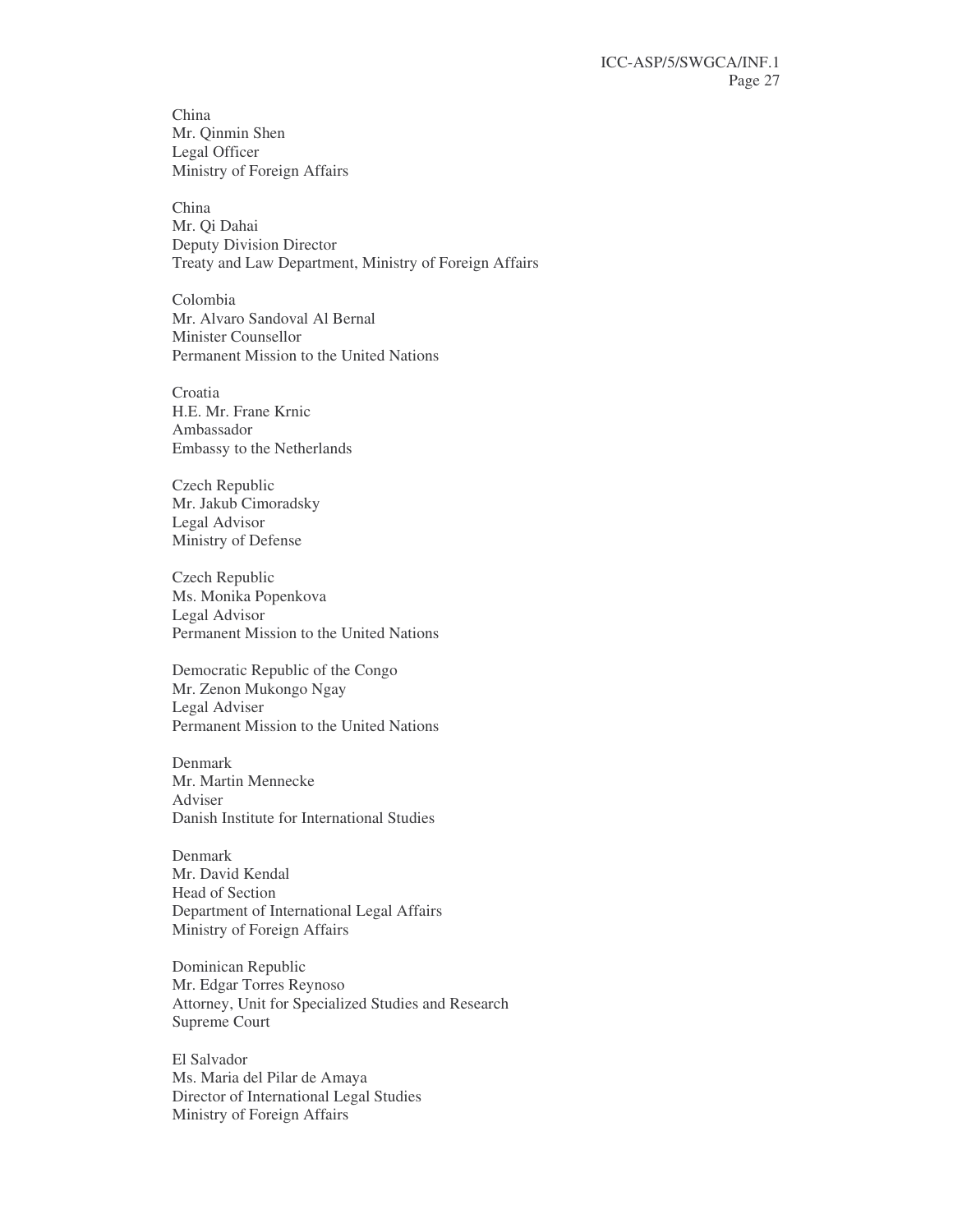Estonia Mr. Martin Roger Legal Adviser Permanent Mission to the United Nations

Ethiopia Mr. Reta Alemu Nega First Secretary Ministry of Foreign Affairs

European Union Mr. Morten Knudsen UN/ICC Desk Officer Council Secretariat

Fiji Mr. Sainivalati S. Navoti Legal Counsel Permanent Mission to the United Nations

Finland Ms. Anna Sotaniemi First Secretary, Legal Advisor Permanent Mission to the United Nations

France Ms. Brigitte Collet First Counsellor, Legal Adviser Permanent Mission to the United Nations

France Mr. Didier Gonzalez Counsellor Ministry of Foreign Affairs

Germany Ms. Anne Rübesame Adviser Permanent Mission to the United Nations

Germany Professor Claus Kress Professor of Law University of Cologne

Germany Mr. Thomas Fitschen Counsellor Permanent Mission to the United Nations

Germany Mr. Boris Gehrke Federal Foreign Office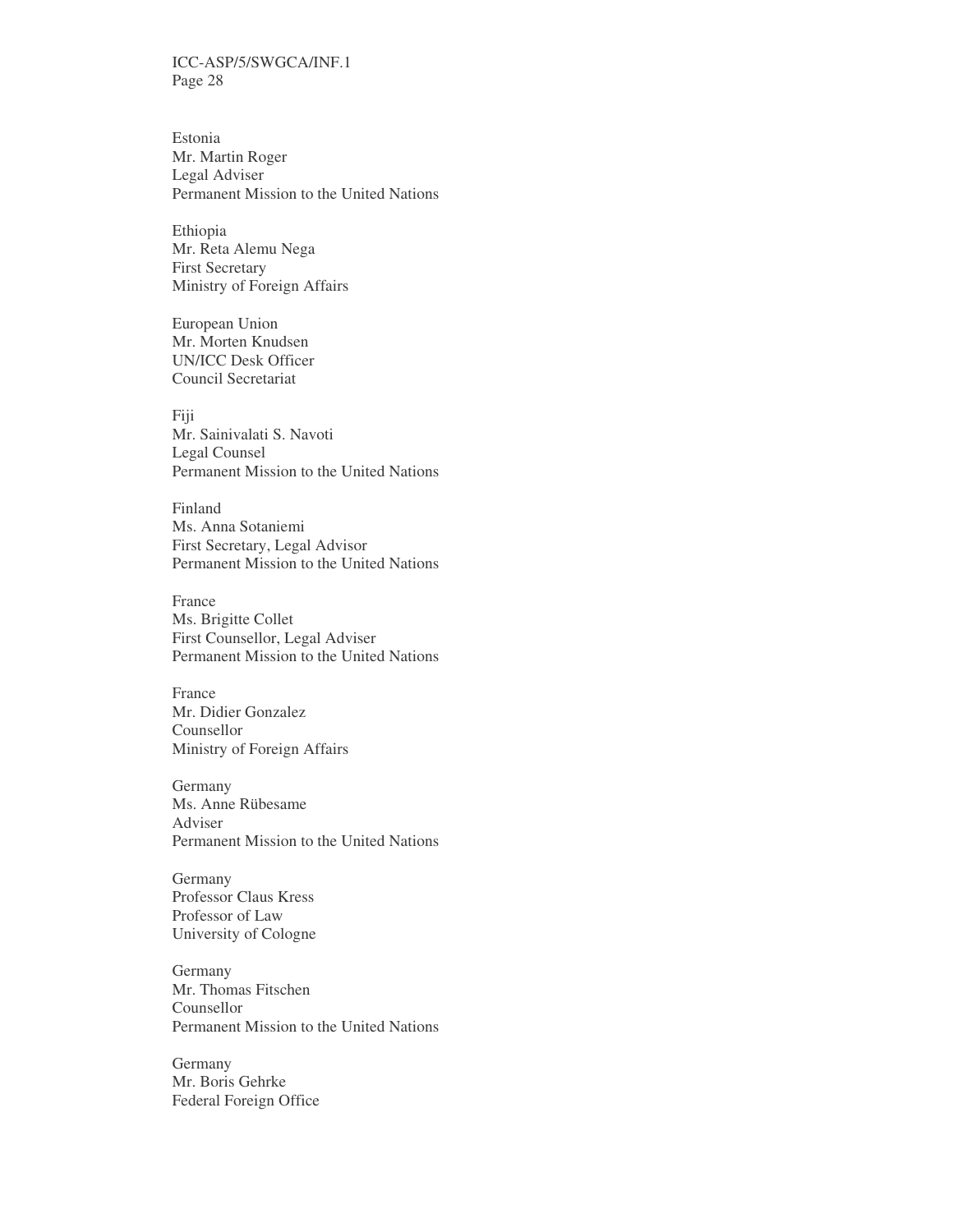Germany Ms. Tanja Baerman Desk Officer, Division for International Law Federal Ministry of Justice

**Greece** Ms. Phani Dascalopoulou-Livada Legal Adviser Ministry of Foreign Affairs

Guatemala Ms. Ana Cristina Rodriguez Pineda First Secretary Permanent Mission to the United Nations

Haiti Mr. Jacques Pierre Matilus Adjoint Director, Legal Affairs Ministry of Foreign Affairs

Holy See Mr. Robert Meyer Attaché Permanent Observer Mission to the United Nations

Hungary Mr. István E. Gerelyes Deputy Director, International Law Department Ministry of Foreign Affairs

India Ms. Neeru Chadha Counsellor Permanent Mission to the United Nations

Indonesia Mr. Adam M. Tugio First Secretary Permanent Mission to the United Nations

Ireland Mr. Trevor Redmond Assistant Legal Adviser Department of Foreign Affairs

Israel Mr. Daniel Taub Principal Deputy Legal Advisor Ministry of Foreign Affairs

Italy Mr. Giuseppe Nesi Professor, Legal Advisor Permanent Mission to the United Nations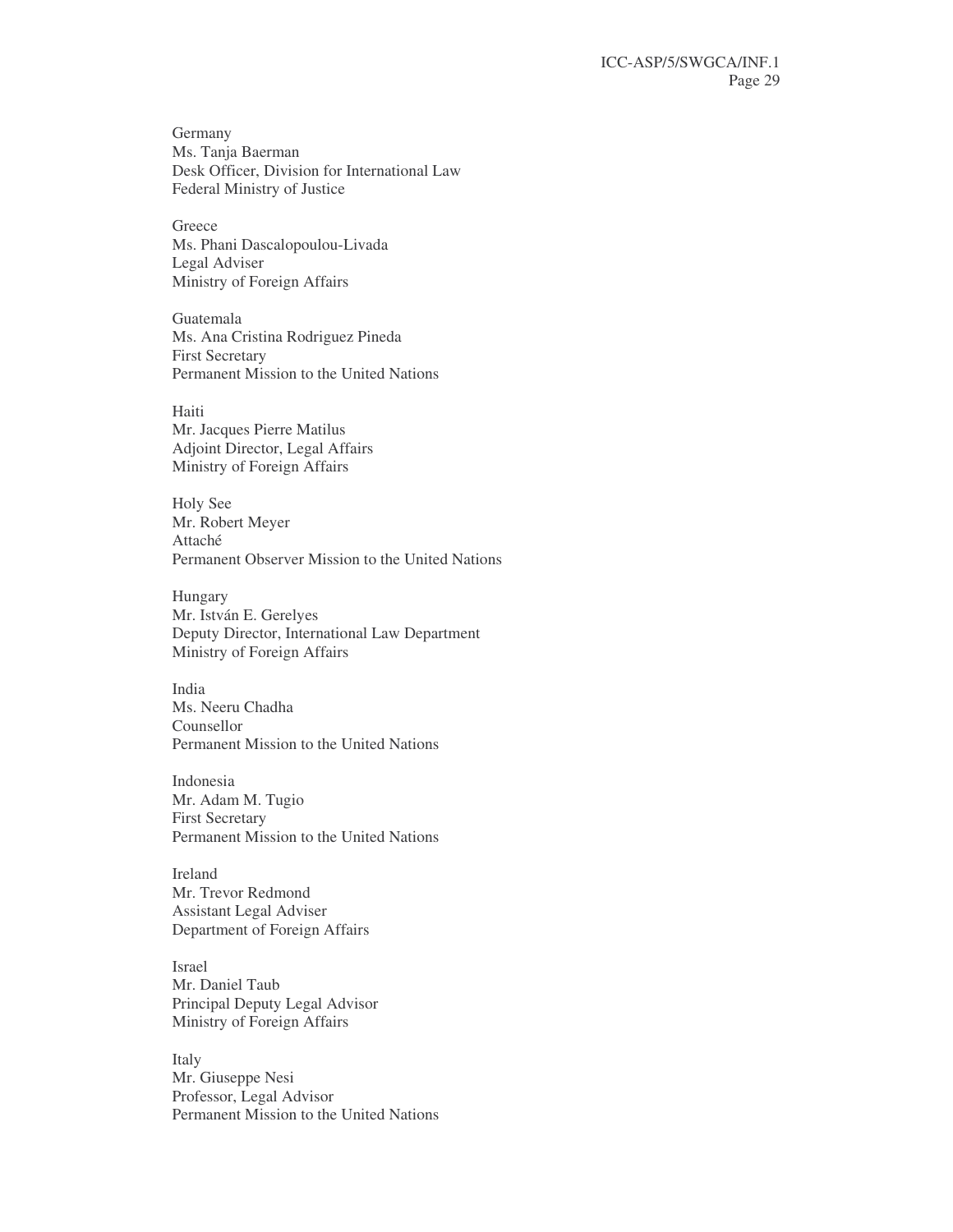Italy Mr. Roberto Bellelli Judge, Legal Adviser Ministry of Foreign Affairs

Jordan Mr. Mahmoud Hmoud First Secretary, Legal Adviser Permanent Mission to the United Nations

Kenya Ms. Karen Odaba Mosoti Legal Adviser Permanent Mission to the United Nations

Kenya Ms. Jayne Toroitich Second Secretary Embassy to the Netherlands

Latvia Ms. Ieva Miluna Legal Adviser Ministry of Justice

Liechtenstein Mr. Till Papenfuss Adviser Permanent Mission to the United Nations

Liechtenstein Mr. Stefan Barriga First Secretary, Legal Adviser Permanent Mission to the United Nations

Liechtenstein H.E. Mr. Christian Wenaweser Ambassador, Permanent Representative Permanent Mission to the United Nations

Lithuania Ms. Birute Abraitiene Counsellor Permanent Mission to the United Nations

Malaysia Mr. Ganeson Sivagurunathan Counsellor Permanent Mission to the United Nations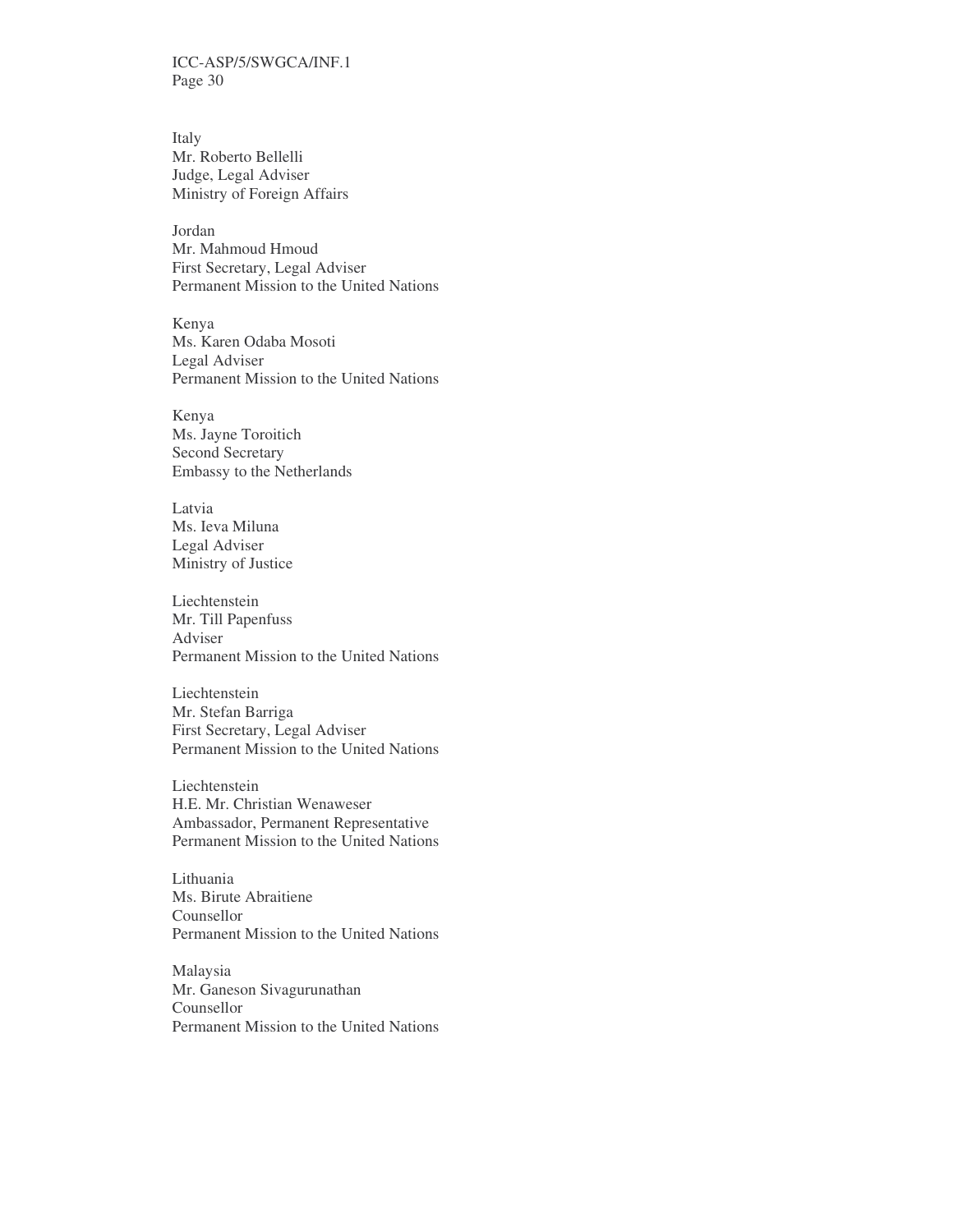Mexico H.E. Mr. Juan Manuel Gomez-Robledo Ambassador, Deputy Permanent Representative Permanent Mission to the United Nations

Mongolia Mr. Tulga Narkhuu Counsellor Permanent Mission to the United Nations

Morocco Mr. Karim Medrek Counsellor Permanent Mission to the United Nations

Mozambique Mr. Cristiano dos Santos Director for Legal and Consular Affairs Ministry for Foreign Affairs and Cooperation

Mozambique Mr. Helio Antonio Nhantumbo Chief of International Tribunals Division Ministry of Foreign Affairs and Cooperation

Nepal Mr. Ram Babu Dhakal First Secretary Permanent Mission to the United Nations

Netherlands Ms. Brechje Schwachöfer Legal Adviser Permanent Mission to the United Nations

Netherlands Mr. Johannes A.C. Bevers Legal Adviser Ministry of Justice

Netherlands Mr. Niels Blokker Legal Counsel Ministry of Foreign Affairs

New Zealand Mr. Andrew Begg Senior Legal Adviser Ministry of Foreign Affairs and Trade

Niger Mr. Abdou Adamou Counsellor Permanent Mission to the United Nations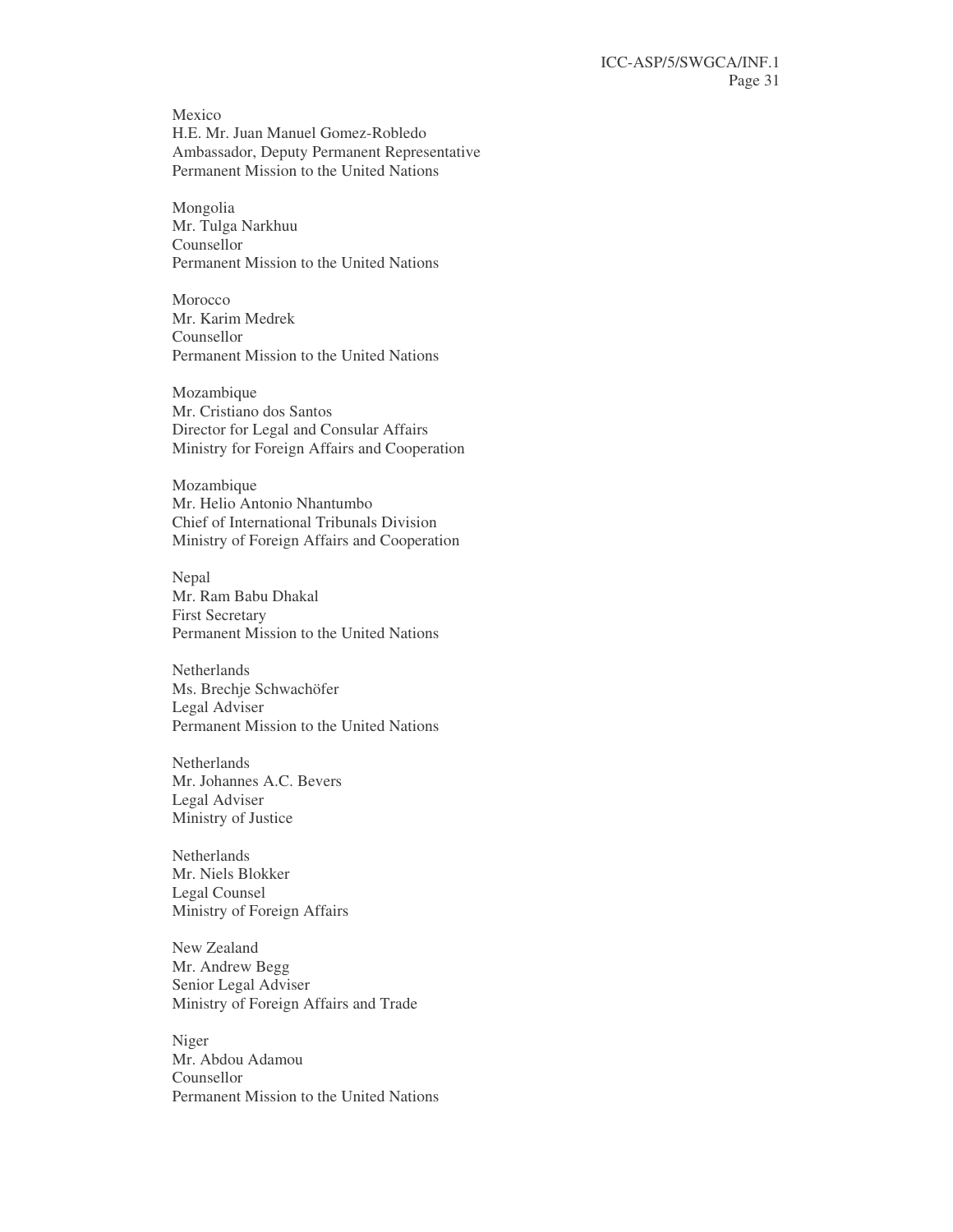Oman Mr. Said Nasser Al Harthy Chief of Legal Department Ministry of Foreign Affairs

Palau Ms. Joan Yang Counsellor Permanent Mission to the United Nations

Peru Ms. Yella Zanelli Second Secretary Permanent Mission to the United Nations

Philippines Ms. Anne Marie L. Corominas Legal Adviser (*Ad hoc*) Permanent Mission to the United Nations

Poland Mr. Andrzej Makarewicz Senior Counsellor to the Minister Ministry of Foreign Affairs

Portugal Ms. Patrícia Galvão Teles Consultant, Department of Legal Affairs Ministry of Foreign Affairs

Republic of Korea Mr. Jung Yong Soo Counsellor Permanent Mission to the United Nations

Republic of Korea Mr. Kim Young-Sok Associate Profesor of Law Ewha Womans University, College of Law

Republic of Korea Mr. Yoo Hong-Keun Second Secretary Permanent Mission to the United Nations

Romania Ms. Alina Orosan Third Secretary Ministry of Foreign Affairs

Russian Federation Mr. Stepan Yu. Kuzmenkov First Secretary, Legal Department Ministry of Foreign Affairs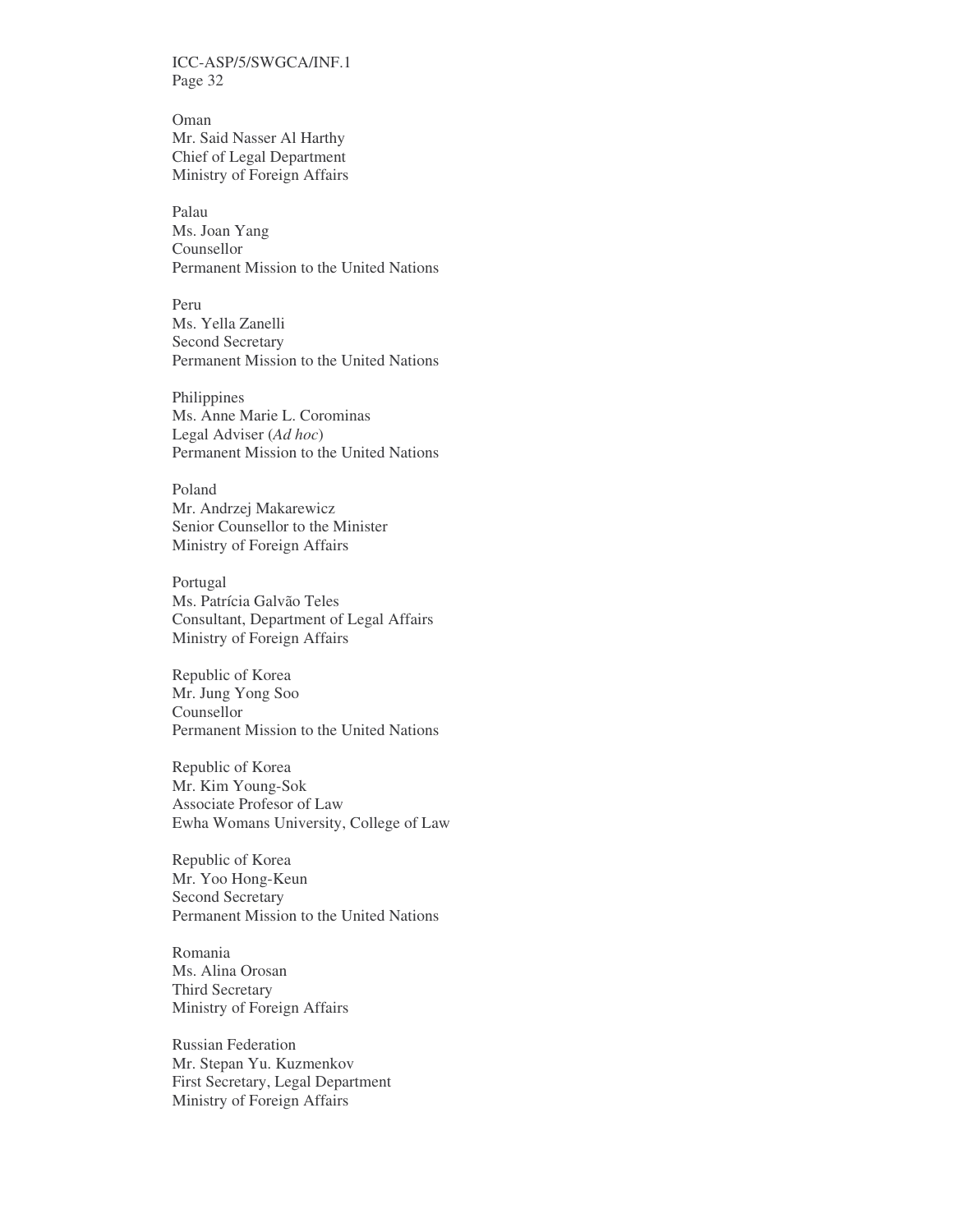Russian Federation Mr. Vladimir E. Tarabrin Deputy Director, Legal Department Ministry of Foreign Affairs

Russian Federation Mr. Gennady V. Kuzmin Senior Counsellor Permanent Mission to the United Nations

Samoa Professor Roger Clark Professor of Law Permanent Mission to the United Nations

San Marino Ms. Michela Bovi First Secretary Permanent Mission to the United Nations

Senegal Mr. Mamadou M. Loum First Secretary Permanent Mission to the United Nations

Sierra Leone H.E. Mr. Allieu Ibrahim Kanu Ambassador, Deputy Permanent Representative Permanent Mission to the United Nations

Slovak Republic Mr. Peter Klanduch Legal Officer Ministry of Foreign Affairs

Slovenia Ms. Mateja Štrumelj Third Secretary Permanent Mission to the United Nations

Slovenia Mr. Marko Rakovec Third Secretary Permanent Mission to the United Nations

Spain Professor Carmen Quesada Alcalá Lecturer of Public International Law Universidad Nacional de Educación a Distancia

Sweden Mr. Jerzy Makarowski Legal Advisor Permanent Mission to the United Nations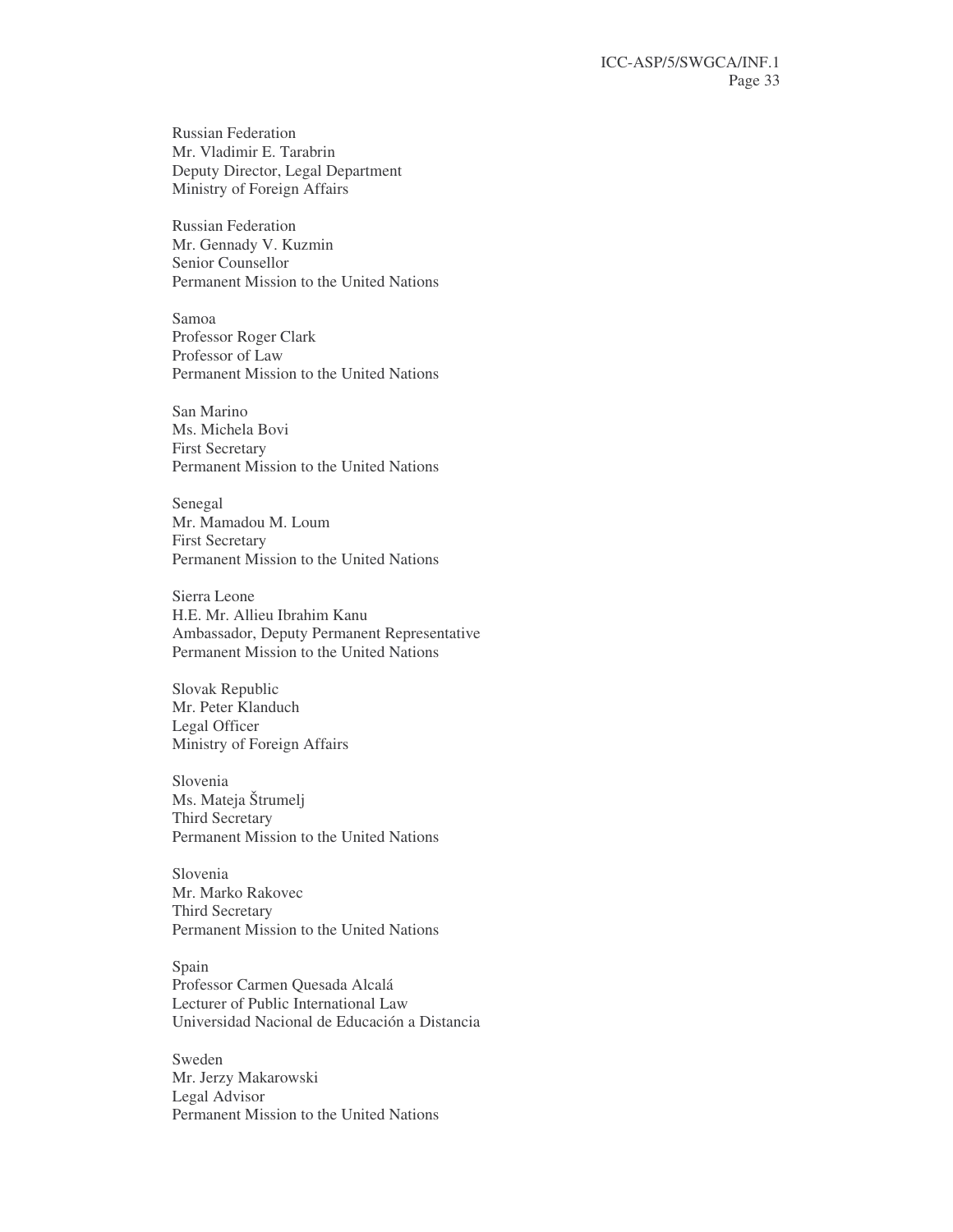Sweden Mr. Pål Wrange Principal Legal Advisor Ministry of Foreign Affairs

Switzerland Mr. Jürg Lauber Counsellor Permanent Mission to the United Nations

Syrian Arab Republic Mr. Mhd. Najib Elji Second Secretary Permanent Mission to the United Nations

Trinidad and Tobago Mr. Eden Charles First Secretary, Legal Affairs Permanent Mission to the United Nations

Trinidad and Tobago Ms. Sasha Franklin Legal Affairs Officer Ministry of Foreign Affairs

Turkey Mr. Teoman Uykur Legal Counsellor Embassy to the United States

Turkey Mr. Esat Mahmut Yilmaz Legal Advisor Turkish General Staff

Ukraine Ms. Oksana Pasheniuk Third Secretary Permanent Mission to the United Nations

United Republic of Tanzania Mr. Andy A. Mwandembwa Minister Counsellor Permanent Mission to the United Nations

United Kingdom Mr. Chris Whomersley Deputy Legal Adviser Foreign and Commonwealth Office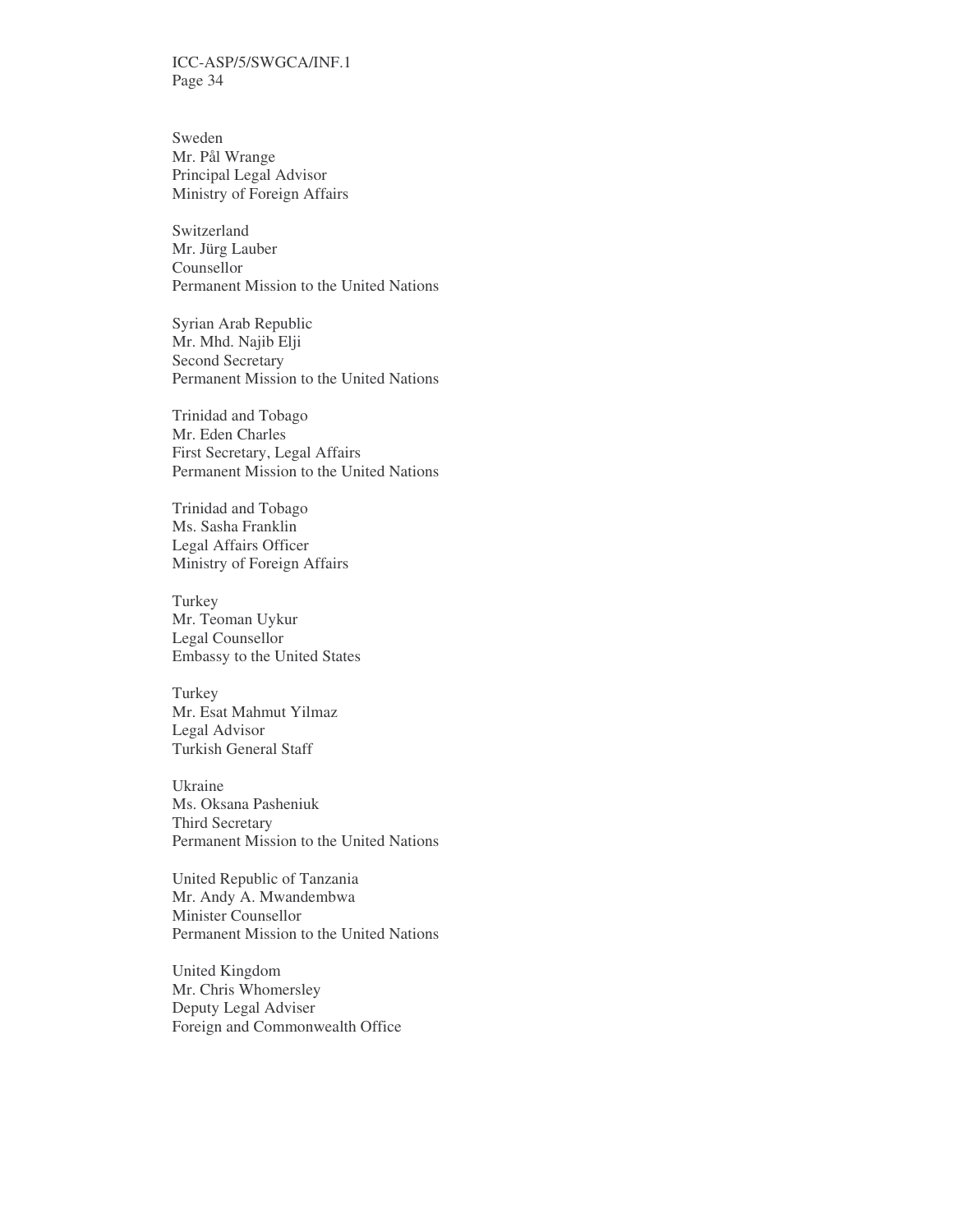Zimbabwe Mr. Chrispen Mavodza Legal Counsellor Permanent Mission to the United Nations

NGO Coalition Mr. Nicolaos Strapatsas Researcher University of Quebec, Montreal

NGO Coalition Ms. Wasana Punyasena Legal Officer Coalition for the International Criminal Court

NGO Coalition Mr. Bill Pace Convener Coalition for the International Criminal Court

NGO Coalition Mr. Noah Weisbord Harvard Law School

NGO Coalition Ms. Jennifer Trahan International Justice Program Human Rights Watch

NGO Coalition Professor David Scheffer Professor of Law Northwestern University School of Law

NGO Coalition Mr. Benjamin Ferencz Director Pace Peace Center

NGO Coalition Ms. Enid H. Adler Counselor and Attorney at Law Philadelphia Bar Association

NGO Coalition Mr. Donald M. Ferencz Executive Director The Planethood Foundation

NGO Coalition Ms. Jutta F. Bertram-Nothnagel Deputy Secretary General for Relations with International Organizations Union International des Avocats